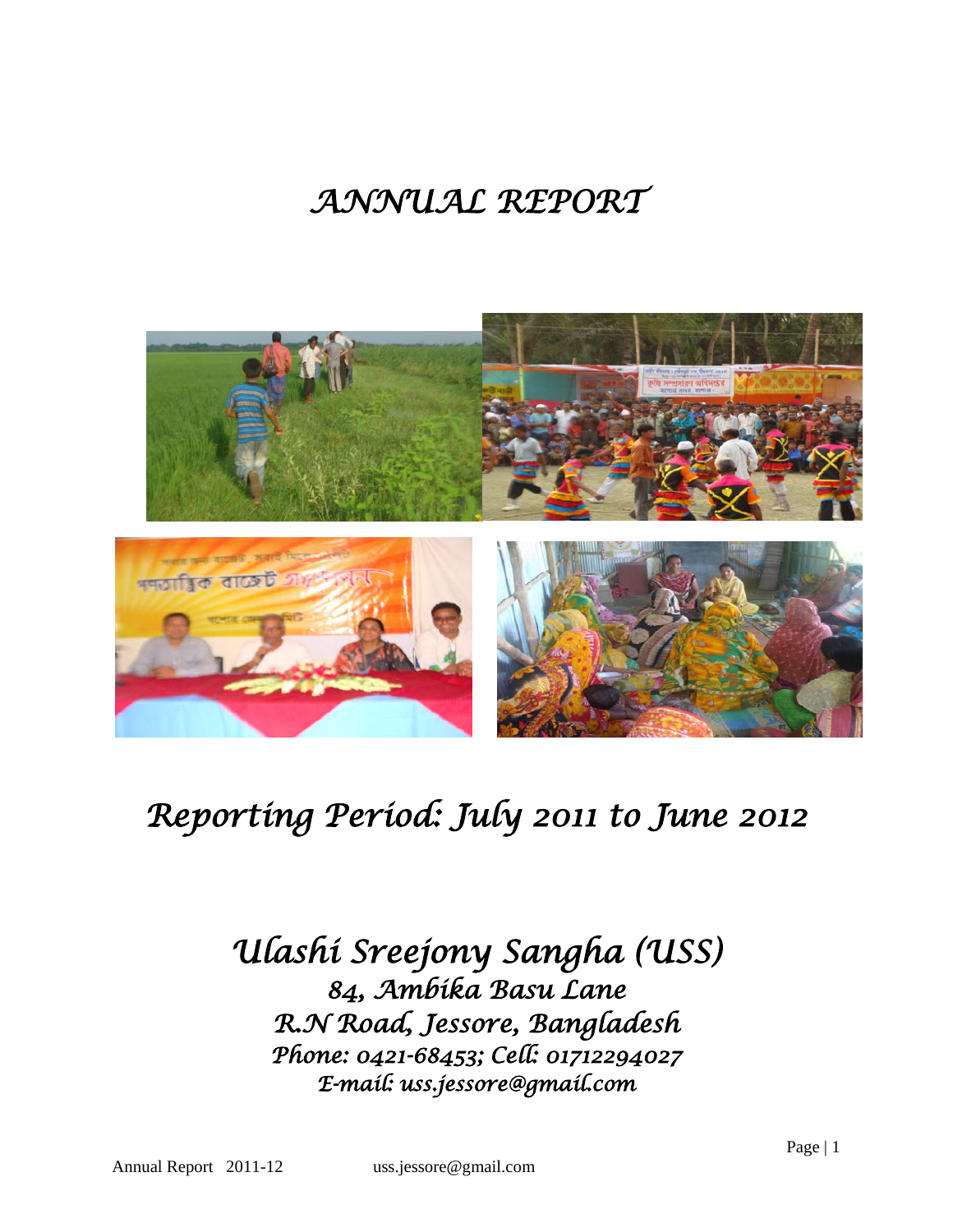## **INTRODUCING USS**

## *Background*

Ulashi Sreejony Sangha, acronym USS, is a non partisan, non profit and non government voluntary organization. Betrabati is the name of a small river flows over the Sharsha and Jhikargacha Upazilas of Jessore District, South-East part of Bangladesh. Due to many reasons Betrabati got steam less and become dead. As a result the both sides of the river had to face the irrigation problem in need. Not only in cultivation, has the environment also been effected. To preserve the human friendly environment and smooth cultivation in the effected zone, one initiative was seek from the existing government. For that, one project named Ulashi Sharothi, Jodunathpur Project, supported by the local government, in the 8 unions situated in the both sides of Betrabati River, was started in  $1<sup>st</sup>$  November 1976. The main objectives of the project was to re-excavate the river; increase the production of IRRI rice ensuring sufficient irrigation; increase the diversified agro production; creating employment opportunities through different projects ; ensuring the participation of civil society in the development initiatives. This initiative was significantly appreciated in the rural economic as well as national economy. The activities and the achievement of the project were praised worthy by the national and international media, donor agency and development partners. After the completion of the projected activities, USS got institutional shape on  $10<sup>th</sup>$ January 1984 by some devoted leading organizers of the project, to complete the other needs of the society.

## **LEGAL STATUS AND REGISTRATION**

USS got its registration under the registration authority of Department of Social Welfare in 1985, USS confirms it's enlistment under the authority of NGO Affairs Bureau in the year 2000 and Microcredit Regulatory Authority in 2012.

| <b>Registration Authority</b>                     | <b>Registration</b><br><b>Number</b> | Date of<br><b>Registration</b> | <b>Renewal Date</b> |
|---------------------------------------------------|--------------------------------------|--------------------------------|---------------------|
| <b>Department of Social Welfare</b>               | $Jess-06/85$                         | 9 May, 1985                    | N/A                 |
| <b>NGO Affairs Bureau</b>                         | 1604                                 | 21 December,<br><b>2000</b>    | 21 December, 2010   |
| <b>Microcredit Regulatory</b><br><b>Authority</b> | 02322-03132-00641                    | 20 May, 2012                   | N/A                 |

**Table 01: Legal status and registration**

#### **VISION**

Address all kinds of discrimination and ensure pollution free environment in Bangladesh, where all citizens will live with dignity and freedom.

## **MISSION**

Strengthening the capacity of poor people and empower them through establishing self-managed institution by using locally available resources in an environment-friendly way to improve livelihood.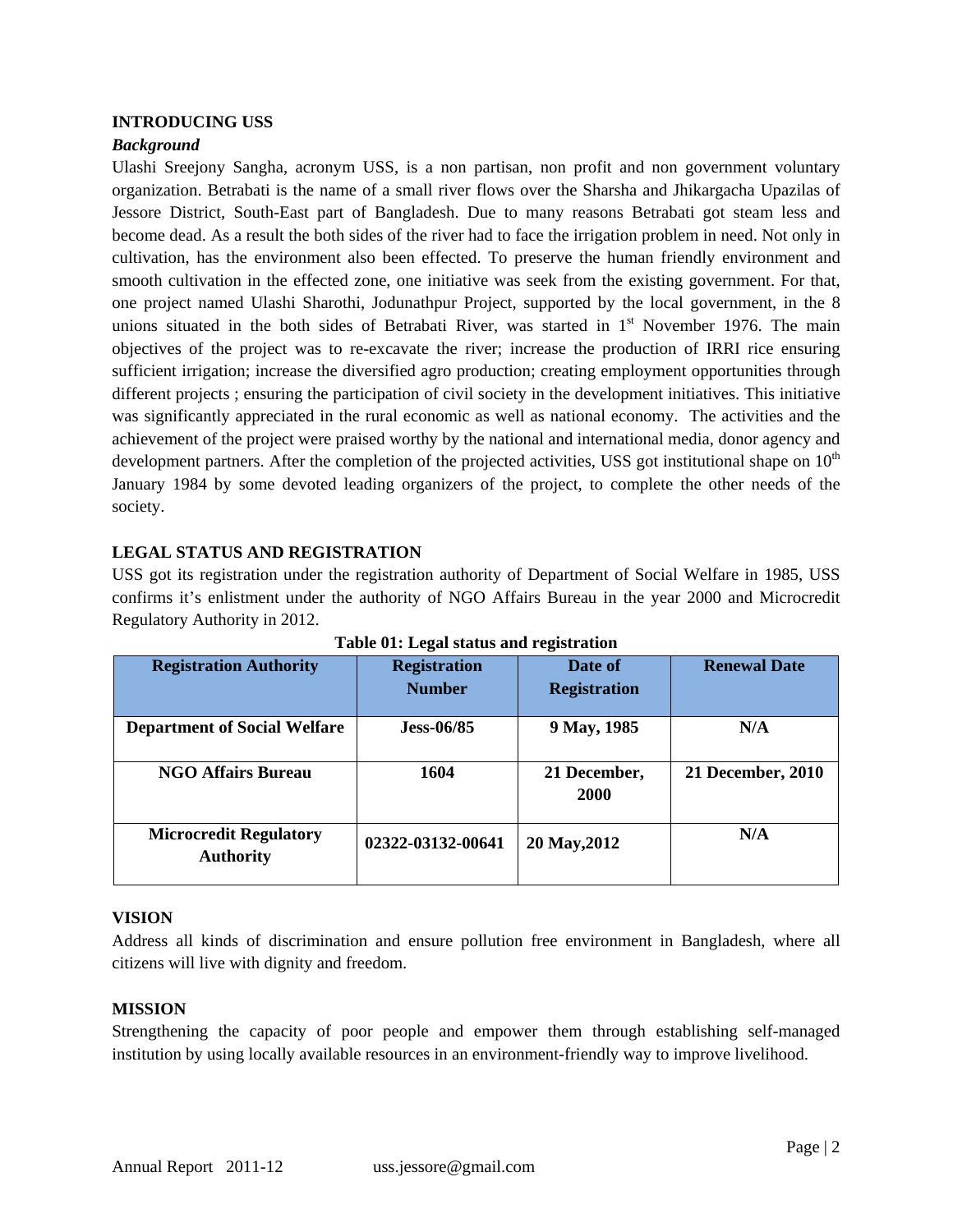## **OBJECTIVES OF USS**

- 1. To improve the social economic condition of the poor and marginalized people
- 2. To form the Community Based Organization (CBO) and management
- 3. To facilitate the women entrepreneur through IGA support
- 4. Assist to establish good governance, human rights, gender equity and lives & livelihood
- 5. Assist to establish the rights of poor and hard core poor, adolescent, landless, marginalized people and Horizon
- 6. Assist to provide education of sanitation, health and supply pure safe water
- 7. Assist to provide education of Primary Health Care and identify the alternative source of Arsenic Mitigation

## **USS MAIN AREA OF INTERVENTIONS**

- Institutional Development
- Disaster management
- Sustainable Agriculture
- Education
- Health, Hygiene, Sanitation and Water Supply
- Emergency response to Disaster
- Environmental development & Climate Change
- Gender & Women Development
- Water & River issues
- Human Rights & Advocacy
- Development of Adolescent group
- Development of Minority/ethnic group

## **MANAGEMENT AND GOVERNANCE**

USS has been attaching high priority on good governance, accountability and transparency, operating according to the approved constitution of the organization; it has got three types of organizational structures namely:

- General body
- **Executive body**
- General administration

## *General Body:*

USS is proud of its General Body comprising a group of highly qualified and experienced professionals and dignitaries of the society. The General Body, consisting of 21 members organizes at least one general

- 8. Assist to protect the environmental degradation and water resources of Bangladesh
- 9. Advocacy with the rights of fisher folk and respective GO, NGOs
- 10. Inception with Go, NGOs through research and publication for preserving Khash land and Khash water bodies
- 11. Assist to practice the scientific techniques for agriculture development and maintained
- 12. Facilitate the socio economic development activities of the poor and marginalized people
- 13. To develop research and publication for development activities
- Community Mobilization & Local Resource Management
- Development for the Person with **Disability**
- **Training**
- Vocational Training
- Micro Finance
- Cultural Activities
- **Research**
- Networking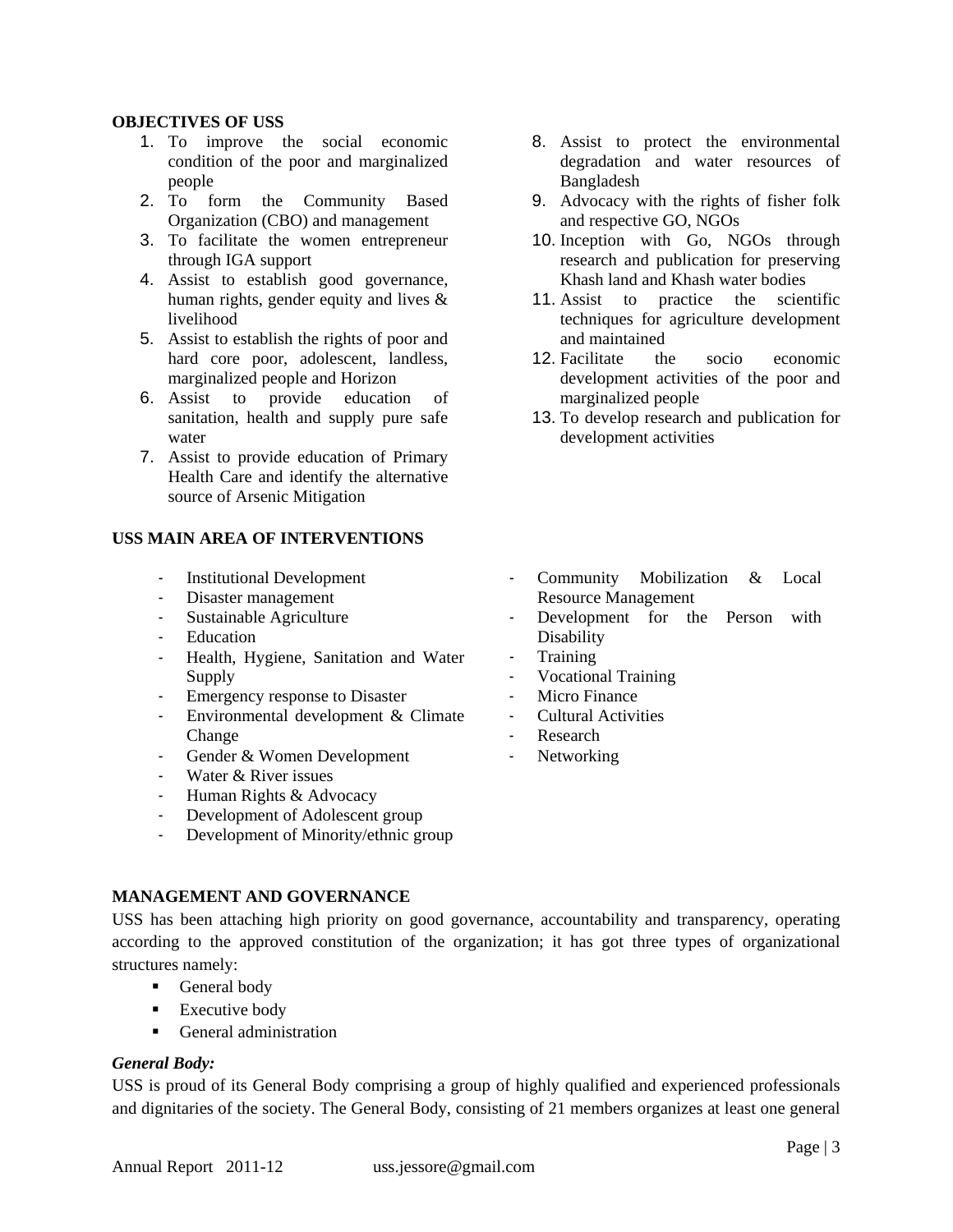meeting annually in a transparent and democratic manner all the way. The General Body approves the activities of the Executive Body.

*Executive Body:* 

The Executive Body elected by the members of the General Body for 02 Years, is comprised of 7 members. It is the supreme authority to frame policies and guidelines to run the organization. The Executive Director, appointed by the Executive Body, plays the role of Secretary of the Executive Body in accordance with the recognized rights and responsibilities of the designation.

# *General Administration:*

Executive Director (ED), the functional/ administrative head of the organization, is responsible for overall management and administration of USS as well development and implementation of its different programs/ projects and related activities along with his professional staff. Executive Director is accountable to the President and Executive Body of the organization.

To increase the strength, capacity, competency and ensuring the sustainability of the organization, one Management Committee was formed with the higher officials of USS. Management Committee is basically conscientious to produce the action plan of any kind of project and programs following the vision, mission of the organization and instruction of the Executive Director, as well as involves in execution.

| <b>Name of</b><br>projects/program                                                                                                | <b>Major</b><br><b>Program Focus</b>                                                                                                                            | Geographical<br>coverage                       | <b>Budget</b> in<br><b>Taka</b> | <b>Duration</b>     | <b>Donor Name</b>              |
|-----------------------------------------------------------------------------------------------------------------------------------|-----------------------------------------------------------------------------------------------------------------------------------------------------------------|------------------------------------------------|---------------------------------|---------------------|--------------------------------|
|                                                                                                                                   |                                                                                                                                                                 | (Name of<br>District &<br>Upazila)             |                                 |                     |                                |
| Supporting<br>Household<br>Activities for Hygiene<br><b>Assets and Revenue</b><br>(SHAHAR) IFSP<br>Project, Jessore<br>Pauroshava | Institutional<br>strengthening,<br>Community<br>mobilization,<br>Maternal<br>Health,<br>Nutrition,<br>women<br>empowerment,<br>neonatal health,<br>child health | Upazila<br>Jessore sadar,<br>District -Jessore | 1,54,89,784                     | 2000-<br>2013       | CARE-<br>Bangladesh<br>(USAID) |
| Sanitation,<br>Hygiene<br>Education and Water<br>Supply Project(GOB-<br>UNICEF) project                                           | Sanitation<br>Hygiene & safe<br>water<br>supply,<br>Maternal Health<br>neonatal health,<br>child health                                                         | Upazila -kalia<br>District -Narial             | 4,55,06,994                     | $2007 -$<br>ongoing | DFID, DPHE,<br><b>UNICEF</b>   |
| Livelihoods<br>Coastal<br>Improvement<br>through<br>Maximizing<br>Adaptations<br>towards<br>Environment<br>(CLIMATE)              | Community<br>based<br>adaptation,<br>Maternal Health<br>neonatal health,<br>child<br>health<br>women                                                            | $Upazila -$<br>Dacope<br>District-Khulna       | 1,00,80,665                     | $2009 -$<br>2019    | Action aid<br>Bangladesh       |

## **Ongoing projects of USS:**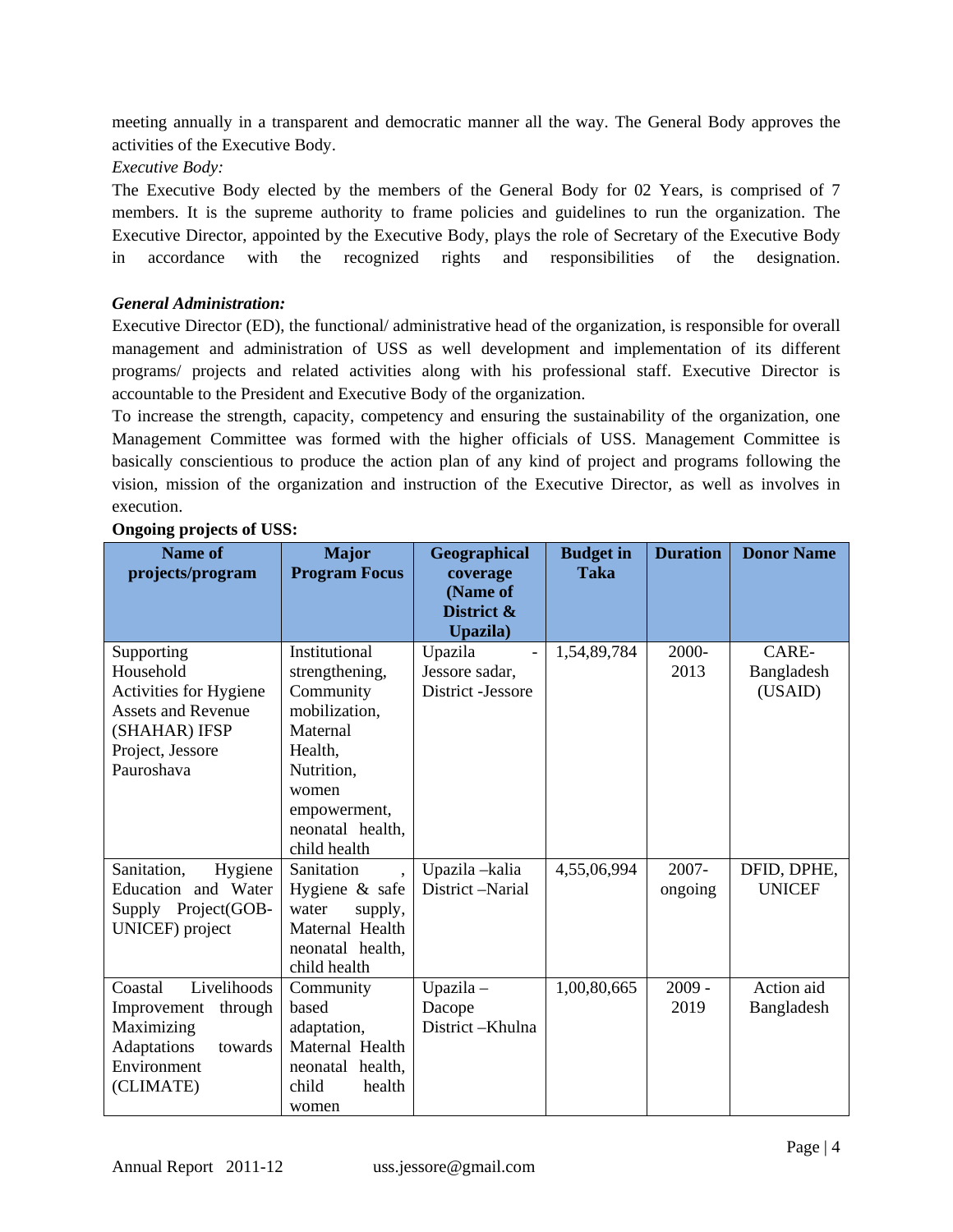| <b>Name of</b><br>projects/program                                                                                                          | <b>Major</b><br><b>Program Focus</b>                                                                  | Geographical<br>coverage                                                                                                                                                                                                                    | <b>Budget</b> in<br><b>Taka</b> | <b>Duration</b>                       | <b>Donor Name</b>                   |
|---------------------------------------------------------------------------------------------------------------------------------------------|-------------------------------------------------------------------------------------------------------|---------------------------------------------------------------------------------------------------------------------------------------------------------------------------------------------------------------------------------------------|---------------------------------|---------------------------------------|-------------------------------------|
|                                                                                                                                             |                                                                                                       | (Name of<br>District &<br>Upazila)                                                                                                                                                                                                          |                                 |                                       |                                     |
|                                                                                                                                             | empowerment<br>livelihood<br>improvement,<br><b>Disaster</b><br>preparedness,<br>child<br>sponsorship |                                                                                                                                                                                                                                             |                                 |                                       |                                     |
| <b>Raising Peoples Voice</b><br>for CARP & Climate<br>Justice                                                                               | Adoptive<br>agriculture,<br>climate justice,<br>agrarian reform,<br>awareness<br>building             | District:<br>Jessore, Narail<br>Gopalgonj,<br>Madaripur,<br>Sirajganj,<br>Munshiganj,<br>Chapai-<br>nowabgonj,<br>Nator<br>Upazila; Jessore<br>sadar<br>Mokshedpur,<br>Madaripur, Sadar<br>Sreenagar,<br>Rohaonpur,<br>Tarash<br>Baraigram. | 86,63,090                       | 2008-<br>ongoing                      | Oxfam-GB                            |
| Emergency<br>Food<br>Security<br>and<br>Livelihood support in<br>Aila<br>Cyclone<br>the<br>affected<br>region<br>in<br>Bangladesh           | Food<br>security<br>and<br>improve<br>livelihood                                                      | Upazila -<br>Dacope<br>District-Khulna                                                                                                                                                                                                      | 6,95,00,000                     | $14^{th}$ May,<br>$2011 -$<br>ongoing | ECHO and<br>Actionaid<br>Bangladesh |
| resilient<br>disaster<br>A<br>mobilizing<br>Future:<br>communities<br>and<br>institution for effective<br>reduction<br>risk<br>(DIPECHO-VI) | Disaster<br>risk<br>reduction                                                                         | Upazila-<br>Dacope<br>District-Khulna                                                                                                                                                                                                       | 53,68,106                       | May<br>$2011 -$<br>August<br>2012     | ECHO and<br>Actionaid<br>Bangladesh |
| Poverty Reduction by<br>Increasing<br>the<br>Competitiveness<br>of<br>Enterprise (PRICE)                                                    | Farmers<br>training,<br>entrepreneurship<br>development                                               | $Upazila -$<br>Jikorgacha<br>District-Jessore                                                                                                                                                                                               | 10,66,800                       | 2010-12                               | <b>USAID</b>                        |
| Microcredit                                                                                                                                 | Economic<br>development of<br>poor,<br>women<br>empowerment                                           | Upazila:<br>Jikorgacha<br>Districts:<br>Jessore                                                                                                                                                                                             | 6,90,89,000                     | 2000-<br>ongoing                      | Organizational<br>own fund          |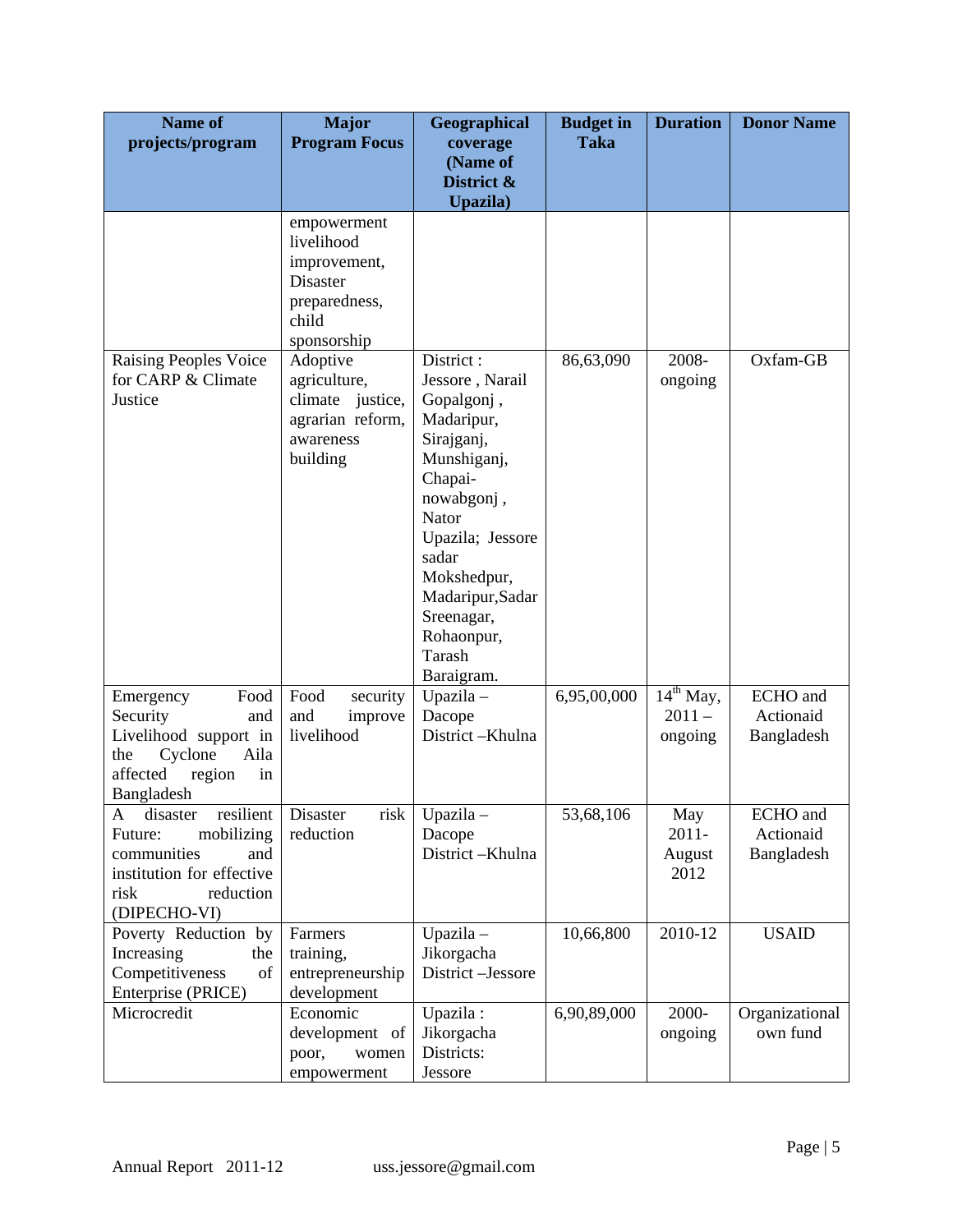| Name of<br>projects/program | <b>Major</b><br><b>Program Focus</b> | Geographical<br>coverage<br>(Name of<br>District &<br>Upazila) | <b>Budget in</b><br><b>Taka</b> | <b>Duration</b> | <b>Donor Name</b> |
|-----------------------------|--------------------------------------|----------------------------------------------------------------|---------------------------------|-----------------|-------------------|
| Democratic Budget           | for<br>Advocacy                      | Jessore districts                                              | 65,000                          | 2010            | Aid<br>Action     |
| Movement                    | preparing                            |                                                                |                                 | On going        | Bangladesh        |
|                             | budget with the                      |                                                                |                                 |                 |                   |
|                             | public                               |                                                                |                                 |                 |                   |
| Amar Adhiker                | Ensuring                             | Jessore $&$                                                    | 61,000                          | 2010            | Oxfam-Novib       |
| Campaign                    | primary                              | Kustia                                                         |                                 | On going        |                   |
|                             | education for all                    |                                                                |                                 |                 |                   |

The above table shows that USS has managed all of the project and activities effectively and efficiently. USS has worked very efficiently after Cyclone SIDR and AILA, 2007 & 2009 respectively in collaboration with Govt. and different international donors. This also proves the competences of USS works to manage any volume of activity properly in a professional way.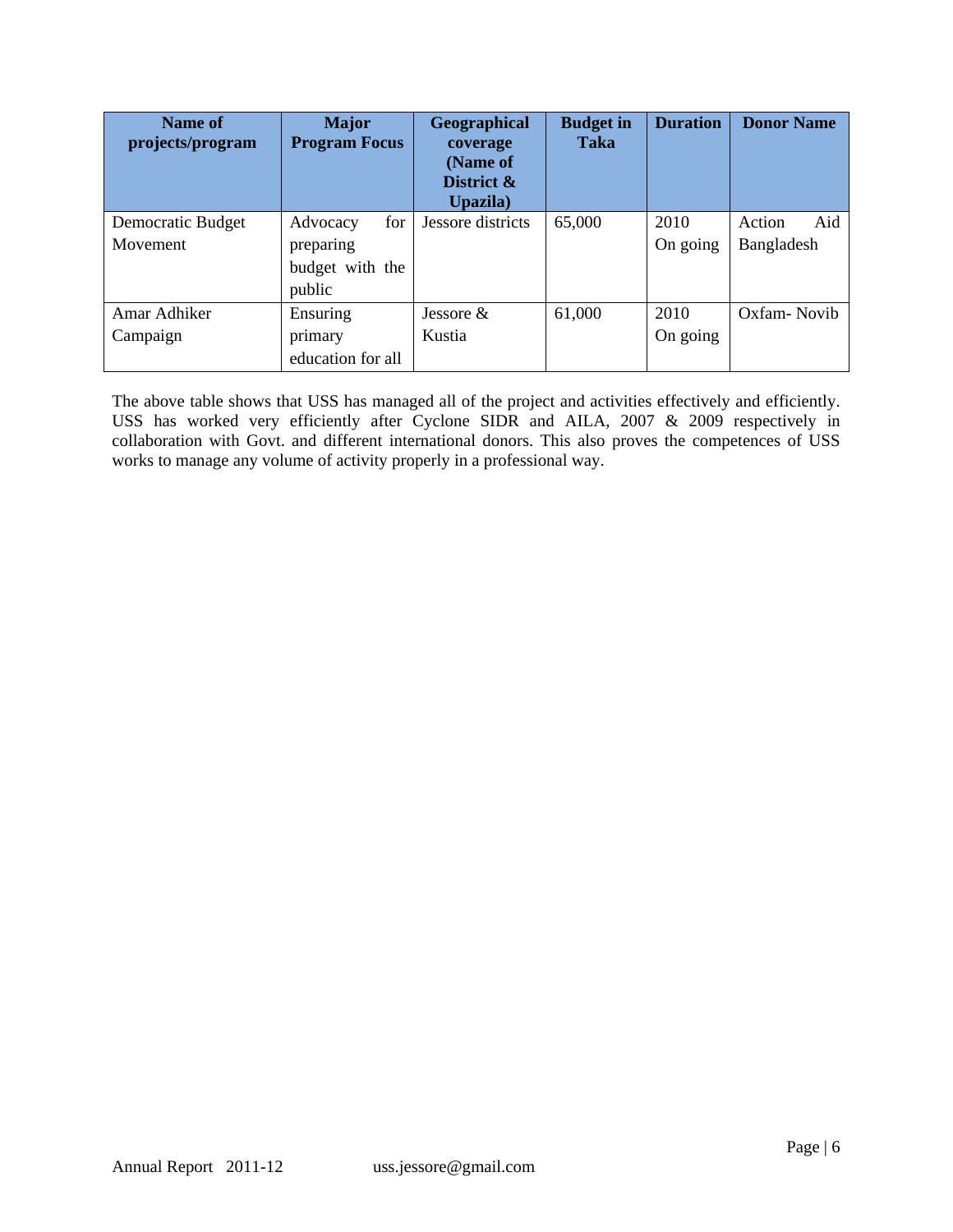# *ACTIVITIES OF USS FROM JULY 2011 TO JUNE 2012 AT A GLANCE*

Emergency Food Security and Livelihood Support in The Cyclone Aila Affected Region in Bangladesh Undertaken by USS Supported by AAB And Funded by ECHO *Project* 

## *Objective:*

To contribute to the recovery of the food security and livelihood situation of the severely affected HHs in the Aila affected region in Bangladesh.

*Project Intervention*: To contribute to the recovery of the food security and livelihood situation of the severely affected HHs in the Aila affected region in Bangladesh, This project design the following intervention.

- Cash for Work
- Cash for Training
- Agricultural Grant
- Unconditional Grant.

Organization has performed the following activities since July, 2011 to June 2012:

| SI. | <b>Types of Scheme</b>    | No. of        |    | <b>Achievements</b>                                              |
|-----|---------------------------|---------------|----|------------------------------------------------------------------|
|     |                           | <b>Scheme</b> |    |                                                                  |
| 01  | Plinth & field raising    | 01            | u) | Save the mosque in case of any disaster                          |
|     | (Institution)             |               | G) | 300 people could take shelter in case of any disaster            |
|     |                           |               | ш  | Muslims can easily make their religious activity.                |
| 02  | (field)<br>Playground     | 01            | u) | The School is free from flood, tidal surge or other disaster     |
|     | raising)                  |               | u  | Students can be used as playground                               |
|     |                           |               | G) | 350 people take shelter in case of any disaster.                 |
|     |                           |               | u  | It also can be used as a cattle shelter in case of any disaster. |
| 03  | Plinth Raising(Circle)    | 02            | G) | The place is free from flood, tidal surge or other disaster      |
|     |                           |               | u, | Children is being used as playground                             |
|     |                           |               | ц  | 350 people could take shelter in case of any disaster.           |
| 04  | Training<br><sub>on</sub> | 16            | GI | 2017 female trained up women.                                    |
|     | Sanitation, hygiene $\&$  |               | G  | The hygienic status has improved impressively of these           |
|     | safe<br>water,            |               |    | families. Safe drinking water is also secured now.               |
|     | Homestead                 |               | u  | Rate of child mortality has reducing gradually.                  |
|     | gardening, Mother &       |               | G) | By homestead gardening women are not only getting poison         |
|     | Child health              |               |    | free vegetable but also earning money in some extent.            |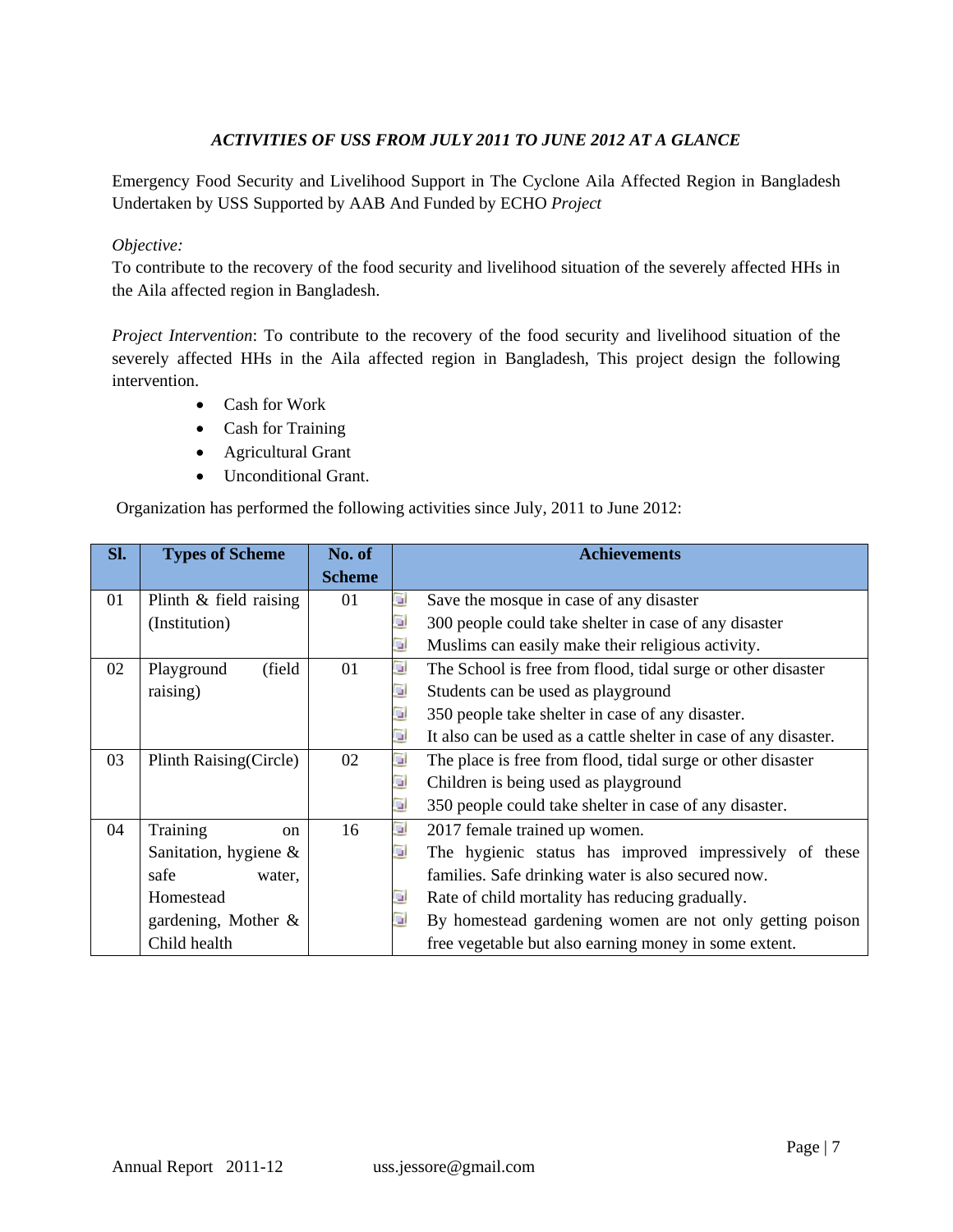

*Agricultural improvement by activity of EFSL project* 

Coastal Livelihood Improvement Through Maximizing Adaptation Towards Environment (CLIMATE)- LRP-37 undertaken by USS supported and funded by Action Aid Bangladesh The project is being implemented from May, 2009 in 5 villages named Sutarkhali, Nolian, Kalabogi under Sutarkhali Union, Kalinagar, Sreenagar under Kamarkhola Union, Dacope Upazilla, Khulna District.

Major program focus of this project: Community Based Adaptation, Maternal Health Neonatal Health, Child Health, Women Empowerment, Livelihood Improvement, Disaster Preparedness, Child Sponsorship.

Objectives of this project: To protect the coastal livelihood from the disaster vulnerability and climate risk.

# **Activities of this project:**

## **International Women Day:**

On the last 08 March, 2012 Ulashi Sreejony Sangha, with the cooperation of CLIMATE Project and direction of Reflect Circle arranged a day long program in Dacope Upazilla (Chalna) on the eve of 100 years of International Women Day. Some of the important activities were rally, discussion meeting and human chain. Participants of the program were active in uttering the slogans related to the respective problems like safe drinking water, planned dam construction, govt. initiatives and cooperation to produce environment friendly agricultural product, resist saline water to enter into 32 no. polder, sluice gate construction and repair.



# **Sharing Meeting with Service Oriented Organizations in Upazilla Level:**

Ulashi Sreejony Sangha, financed by ActionAid is working to recover the right for the oppressed of our society, empowerment, and livelihood and to promote the quality of environment in the CLIMATE Project for the people of South West disaster prone area of Bangladesh for the qualitative development of local livelihood. A sharing meeting with the service oriented organizations in Upazilla

Livestock Department was held on 30/05/2012. In that meeting youth development officer, Upazilla

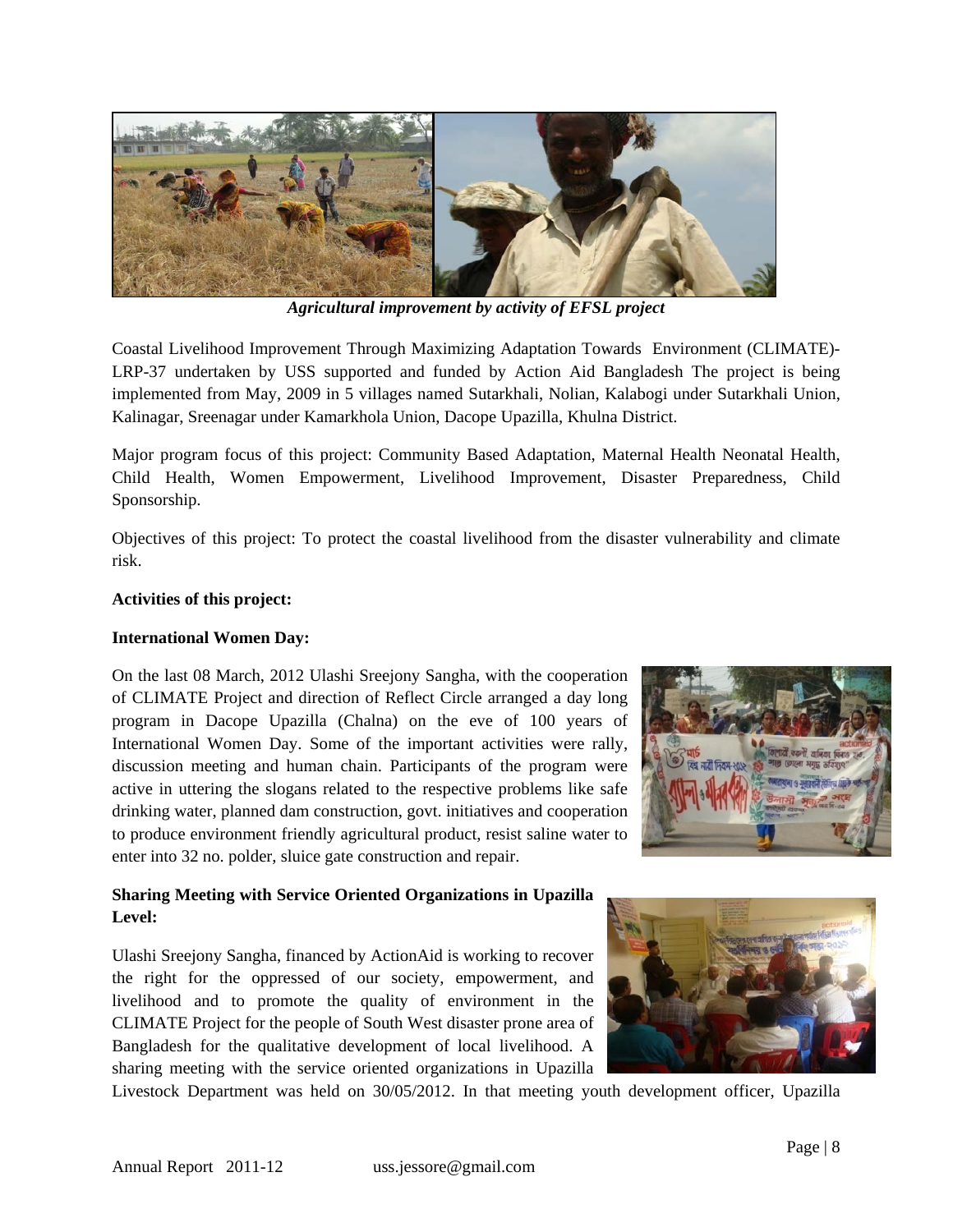Livestock Officer committed to the train the poorer community of the 5 villages (Sutarkhali, Nolian, Kalabogi of Sutarkhali Union & Kalinogor, Sreenagar of Kamarkhola Union) of 2 unions of Dacope Upazilla for hen and duck rearing, vaccination of livestock, fattening of cow etc.

#### **International Environment Day:**

Ulashi Sreejony Sangha, along with Reflect Circle and Shishu Bikash Kendro celebrated the International Environment Day with the slogan 'Be a part of envoronment friendly development' where 300 men and women participated. General mass put some demand to the present govt. to construct stable and high dam, supply safe drinking water, build planned slice gate, resist the collection of illigal forest resources from Sundarbans, plant huge trees providing fruit, medicine and forestation, sanitation for all, defend the construction of mill, factories, brick house, plant trees in the living house, roadside and khas lands, build bridge, road in



planned way, keep eye on the reduction of agricultural land, balance the environment and create alternative source of employment.

#### **Gender related training to develop women skill:**

The main aim of the project is to protect the livelihood of coastal area people from the risk of climate and disaster. Ulashi Sreejony Sangha (USS) is conducting multi dimensional disaster risk reduction activities along with awareness raising actions for women in two most vulnerable unions Sutarkhali and Kamarkhola. In that continuation, last 14 and 15 June, 2012 training was arranged on gender and women skill development in Kalinogor SM Sultan Sishu Bikash Kendro with the participation of the employees of CLIMATE Project. USS thinks that for the greater development of the society the equal participation and skill development is necessary.



#### **World Food Day:**

On 16 October, 2011 a human wall of about 300 people was formed at Picture Palace More in Khulna city on the eve of International Food Day. After the convention and human chain a memorandum was submitted to DC of Khulna enlisting some demands like 'Make food a fundamental right in constitution, Use hybrid salinity tolerant native seed and develop technology, Ensure the equal distribution of agriculture service among the farmers, Build safe embankment and sluice gate' etc.

#### **Orientation of Union Disaster Management Committee:**

Awareness rising among women, children and people of all sectors to secure this land from the risk of disaster and climate change, to adopt with it, and orientation to the Union Disaster Management Committee for skill development and risk reduction.

#### **Distribution of salinity tolerant paddy seed:**

17 farmers were provided with BR-41 hybrid seed to protect the livelihood of coastal belt people affected by the disaster risk.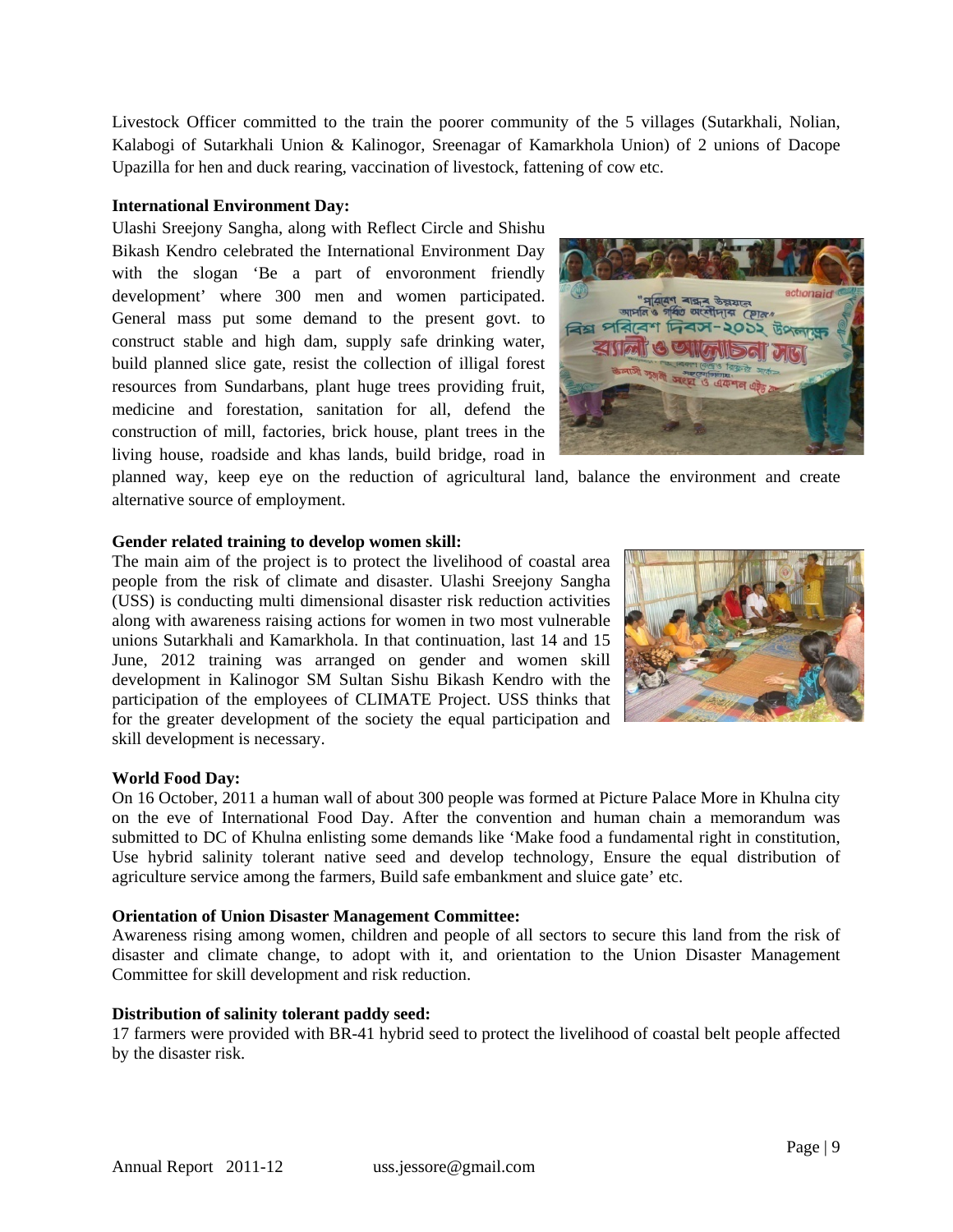Sanitation, Hygiene Education and Water Supply Project (GOB-UNICEF) project under taken by USS supported by DFID, DPHE, UNICEF.

One of the most neglected upazillas of south-west part of Bangladesh is Kalia, from district Narail. Along with other socio economic status, the sanitation management was very poor in that area. Using hanging and unhygienic latrine and evacuation of the bowels in open places were very common among the people. In these circumstances, USS started to run a project of Sanitation, Hygiene, Education & Water Supply (GOB-UNICEF) by the financial assistance of DFID, UNICEF & DPHE at the Kalia upazilla of Narail in 2007. The percentage of sanitation in Kalia was 25.28, when USS got the responsibilities to accomplish the project. Anyhow, USS took a challenge to change the habitual bad manners of health into good in 2007, which was really hard to carry out.

## **Project area: 13 unions of Kalia upazilla.**

#### **Project included community: 41,688 Household.**

#### **Activities of the Project:**

- 1. Social mobilization (Cluster map, community work plan, forming Para Action committee, Community meeting, mother association, adolescent girl meeting, WatSan fair).
- 2. Increase sanitation opportunity (hygienic household, inspection of the unhygienic household, collecting the list of households, giving advices).
- 3. Safe drinking water supply (collecting applications for the water supply and sending them to Union WatSan committee, collecting the source of water supply according to the community work plan, benefited poorer people from the established water source, accumulating the name list of the poor families).
- 4. School sanitation and hygiene education activity (Inspection of the school sanitation condition and taking adequate steps, form and activate student brigade).
- 5. WatSan committee and coordination meeting (ward WatSan, Union WatSan committee meeting and monthly coordination meeting of district).

There are various activities, being implemented in the working areas. These are described below from July 2011 to June 2012:

#### **Achievements:**

- $\checkmark$  Number of hygienic latrine has increased in 12005 families.
- $\checkmark$  15000 hand washing technology have been developed.
- $\checkmark$  Latrine repaired in 29 primary schools.
- $\checkmark$  Established 33 deep tube well in schools.
- $\checkmark$  1130 deep tube well established in community.
- $\checkmark$  100 RWHS and 2 PSF established.
- $\checkmark$  Arsenic testing is running in 13 Union.
- $\checkmark$  Sanitation fair exhibition in 13 Union.

#### **Impact:**

- $\triangleright$  Having sanitation related awareness doings and getting safe drinking water source- deep tube well, shallow tube well, sanitary latrine as hardware support in our working area Kalia,  $\overline{41,688}$ families of 200 villages in 13 Union are being capable of leading a more sanitized life and thus the rate of illness is reducing gradually.
- Receiving knowledge on the self health care for the mothers of 0-5 years aged children, the mortality rate of child due to diarrhea is diminishing day by day.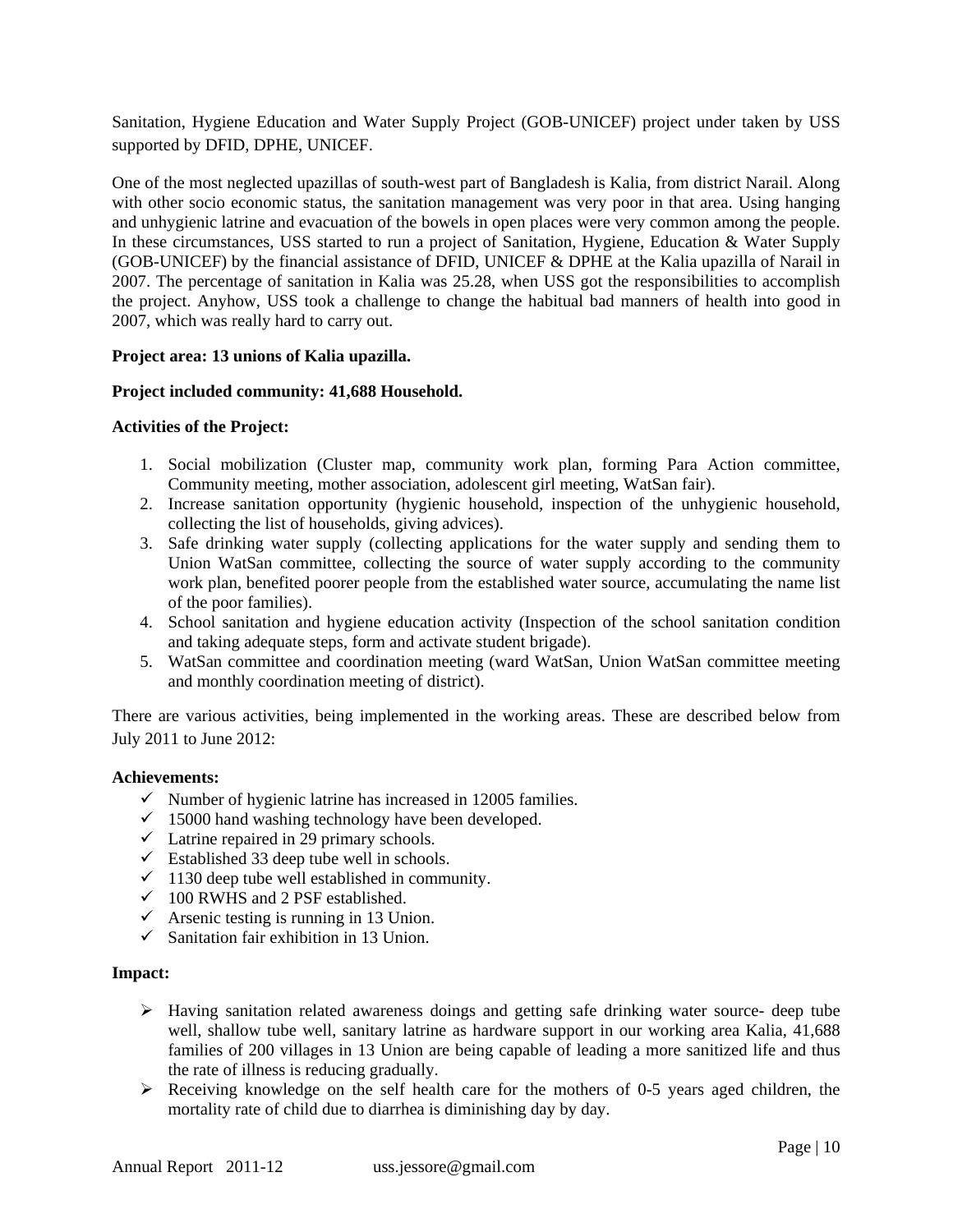$\triangleright$  Sanitation related Jari gan and drama with children were shown at Sanitation fair in 13 Union. As Upazilla Chairman, Upazilla administration, UP Chairman, UP council members, general mass from all class, students from all schools, madrasa and specially mothers of children aged less than 5 and students of student brigade were present, the positive thinking about sanitation emerged among the common people.

## **Challenge:**

Not only the abundance of unhygienic latrine but also the scarcity of drinking water is acute in Narail. Women collect drinking water from about 3-4 km from their home. Even little girls of the family are seen to fetch water by pitcher. But sometimes they become invisible as the water containers are quite big comparing with their body size.

The tea stalls of Baoisona used to serve tea prepared from arsenic added water. There is no adequate condition to test the water for arsenic. Moreover, the people are not much aware about the negative effect of arsenic and Arsenicosis. People get black spots and roughness at their hands and legs especially in palate.

In addition, inhabitants are suffering from diarrhea, dysentery, cholera and other water borne diseases by drinking shallow tube well water containing salt and iron in that.

| Name of the<br><b>Union</b> | <b>Arsenic</b><br>level | <b>Remarks</b>                                                         |
|-----------------------------|-------------------------|------------------------------------------------------------------------|
| <b>Baoisona</b>             | 92%                     | 90% people are deprived of safe water. Number of Arsenicosis patient   |
|                             |                         | is 11.                                                                 |
| Kolabaria                   | 90%                     | 13 Arsenicosis patients.                                               |
| Boronal Iliasabad           | 100%                    | Can't drink water as much as they need, so suffer from disturbance in  |
|                             |                         | Kidney. Distance of safe drinking water source is 4 km. Seven schools  |
|                             |                         | have arsenic in water, so they drink pond water. Three Arsenicosis     |
|                             |                         | patients.                                                              |
| Babra Hachla                | 93%                     | Drinking water from pond as arsenic level in increasing in water. As a |
|                             |                         | result, the rate of illness is rising.                                 |
| Khashial                    |                         | Only 10% people drink safe water due to salt and iron in water.        |
| Salamabad                   | 85%                     | 85% people are drinking arsenic water. Arsenicosis patients are 15 in  |
|                             |                         | number.                                                                |
| Maulee                      | 86%                     | 3 Arsenicosis patients.                                                |
| Peroli                      | 16%                     |                                                                        |
| Pohordanga                  | 80%                     | 20% people drink safe water.                                           |
| Joynogor                    | 86%                     | Number of Arsenicosis patients are 9.                                  |
| Hamidpur                    | 76%                     | 4 Arsenicosis patients.                                                |

## **Arsenic level in water in that area is here:**

A Disaster Resilient Future: Mobilizing Communities and Institution for Effective Risk Reduction (DIECHO- VI) undertaken by USS supported and funded by ECHO and Action Aid Bangladesh The project is being implemented from March, 2011 in Sutarkhali and Kamarkhola union under Dacope Upazilla, Khulna District.

Project Objectives: To enhance the resilience of communities vulnerable to Natural Hazards in Bangladesh. The aimed of the project is to reduce the risk of people who are vulnerable to recurring floods, cyclone and earthquake through disaster preparedness. The project seeks to establish a partnership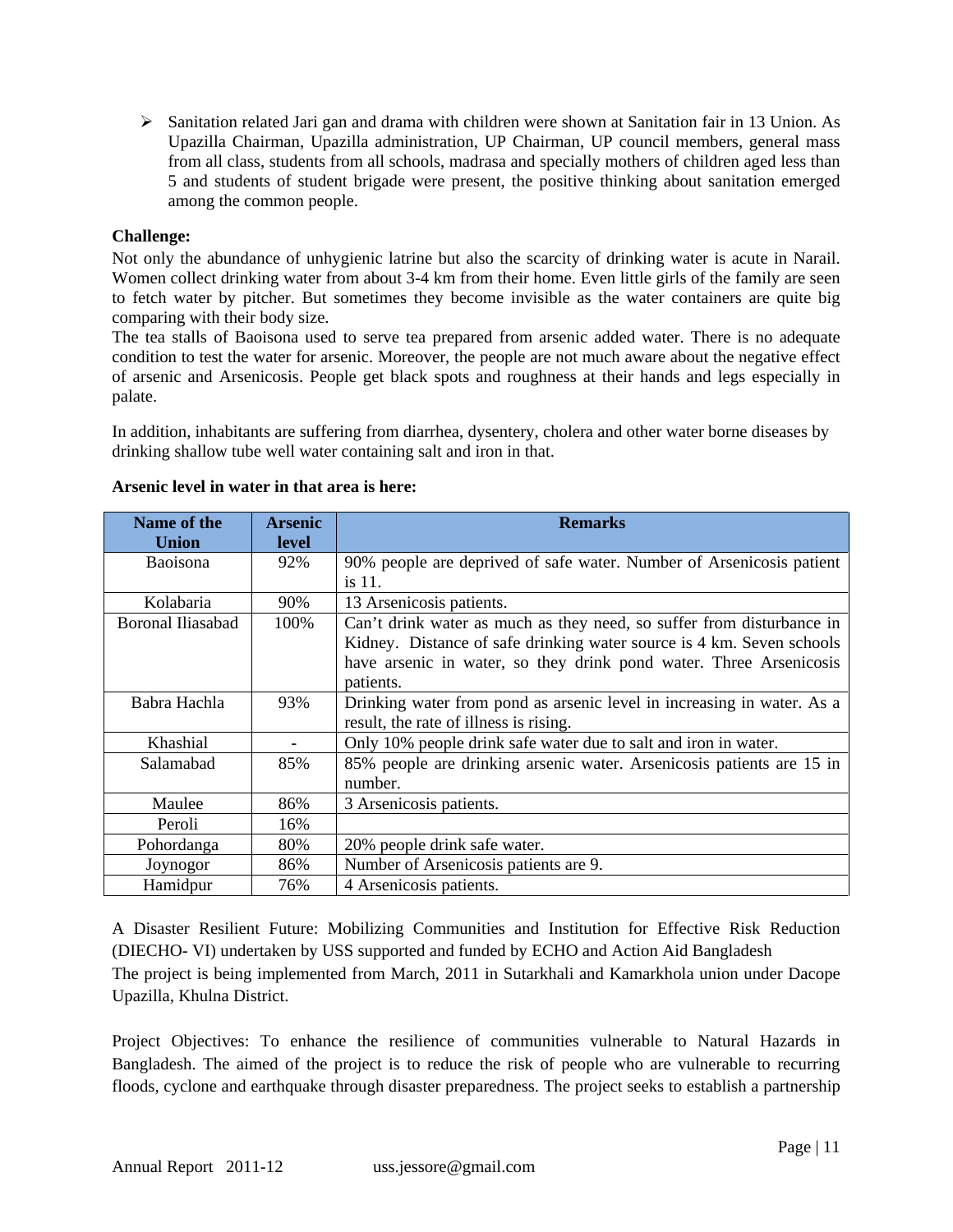of all four key stakeholders i.e. Community, Local Govt, NGOs and Government in managing disaster risks.

Project Aim: The project is aimed to reduce the risk of people who are vulnerable to recurring cyclone through disaster preparedness and seeks to establish a partnership of all four keys stakeholders i.e. Community, Local govt. NGOs and govt. in managing disaster risks in the project area.

| Sl no          | <b>Activity</b>                                                                       | <b>Units</b>   | <b>Total</b>     | <b>Percent</b> | <b>Remarks</b> |  |  |  |
|----------------|---------------------------------------------------------------------------------------|----------------|------------------|----------------|----------------|--|--|--|
|                |                                                                                       | <b>Target</b>  | <b>Units</b>     | age            |                |  |  |  |
|                |                                                                                       | ed             | achiev           | achieve        |                |  |  |  |
| <b>Result</b>  | <b>Effective implementation of DRR policy and legal framework</b>                     |                | ed               | d(%)           |                |  |  |  |
| $\mathbf{I}$ : | (national to local)                                                                   |                |                  |                |                |  |  |  |
| 1.1            | Community mobilization and awareness raising                                          |                |                  |                |                |  |  |  |
| 1.1.1          | Special interactive events with community involving                                   | 8              | 10               | 125 %          |                |  |  |  |
|                | socially excluded persons to realize their potential                                  |                |                  |                |                |  |  |  |
|                | and ensure inclusion                                                                  |                |                  |                |                |  |  |  |
| 1.1.2          | Development and implementation of community                                           | $\overline{2}$ | $\overline{2}$   | 100%           |                |  |  |  |
|                | and school led advocacy campaigns                                                     |                |                  |                |                |  |  |  |
| 1.1.3          | Development of phase out strategy where all                                           | 6              | $\boldsymbol{0}$ | 0%             |                |  |  |  |
|                | stakeholders understand details of different                                          |                |                  |                |                |  |  |  |
|                | upcoming initiatives and willing to carry on.                                         |                |                  |                |                |  |  |  |
| 1.3            | Facilitate formation and/or capacity building of                                      |                |                  |                |                |  |  |  |
|                | DMCs, SMCs and CBOs (including mainstreaming                                          |                |                  |                |                |  |  |  |
|                | DRR in ADPs)                                                                          |                |                  |                |                |  |  |  |
| 1.3.1          | Capacity building workshop of DMCs around DRR                                         | $\overline{2}$ | $\overline{2}$   | 100%           |                |  |  |  |
|                | policy and legal framework<br>Provide training to selected candidates from DMCs,      |                |                  |                |                |  |  |  |
|                | SMCs and CBOs on leadership/community                                                 |                |                  |                |                |  |  |  |
| 1.3.2          | management skills (group dynamics, negotiation,                                       | 1              | $\mathbf{1}$     | 100%           |                |  |  |  |
|                | problem solving etc.)                                                                 |                |                  |                |                |  |  |  |
| 1.3.3          | Support bi-monthly DMC, SMC and CBO meetings                                          | 120            | 120              | 100%           |                |  |  |  |
|                | Training and development of participatory                                             |                |                  |                |                |  |  |  |
| 1.3.4          | monitoring and evaluation (PM&E) plans for Union,                                     | 8              | 11               | 137%           |                |  |  |  |
|                | CBO and School DRR plans                                                              |                |                  |                |                |  |  |  |
|                | Facilitate workshops to help SMCs, DMCs and                                           |                |                  |                |                |  |  |  |
| 1.3.5          | CBOs to present their RRAP to Upazilla Parishad \                                     | $\overline{2}$ | $\overline{2}$   | 100%           |                |  |  |  |
|                | district level for incorporation in annual                                            |                |                  |                |                |  |  |  |
|                | development plans                                                                     |                |                  |                |                |  |  |  |
|                | Result 2: Targeted communities and institutions have increased capacity to assess and |                |                  |                |                |  |  |  |
|                | mitigate disaster risks                                                               |                |                  |                |                |  |  |  |
| 2.1            | Capacity building of relevant stakeholders on risk                                    |                |                  |                |                |  |  |  |
|                | assessment on both urban and rural areas                                              |                |                  |                |                |  |  |  |
| 2.1.1          | Training of DMCs and selected members from                                            | $\mathbf{1}$   | $\overline{2}$   | 200 %          |                |  |  |  |
|                | CBOs on inclusive CRA/URA                                                             |                |                  |                |                |  |  |  |
| 2.1.2          | Ward level orientation workshops on CRA/ URA                                          | $\overline{4}$ | 4                | 100 %          |                |  |  |  |
| $2.2\,$        | Facilitation of risk assessment process in both urban<br>and rural areas              |                |                  |                |                |  |  |  |
| 2.2.1          | -Prepare and display community and school CRA                                         | $\overline{2}$ | $\overline{2}$   | 100 %          |                |  |  |  |
|                |                                                                                       |                |                  |                |                |  |  |  |

**Achievements in order to target and activities:**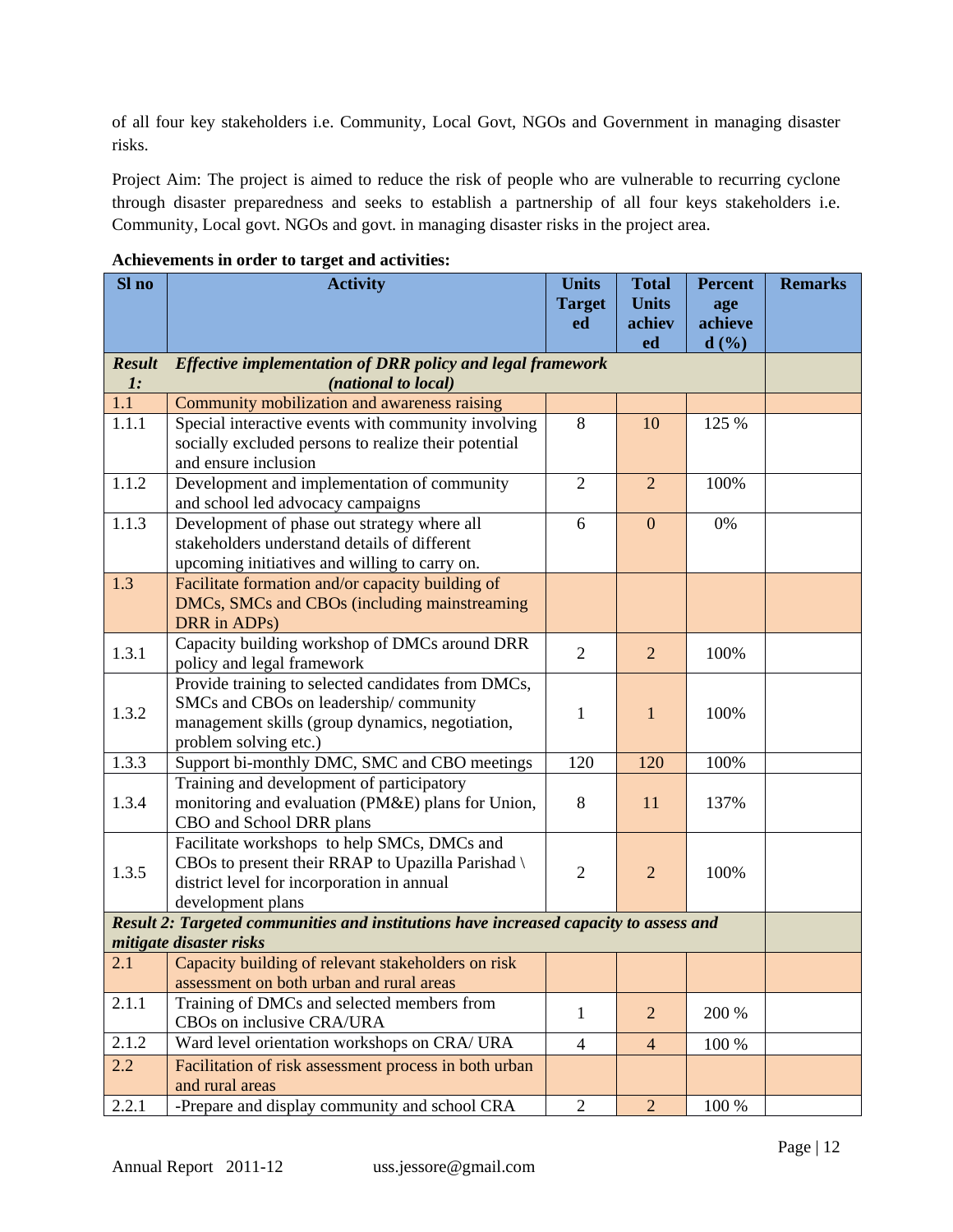| Sl no               | <b>Activity</b>                                                                                      | <b>Units</b><br><b>Target</b> | <b>Total</b><br><b>Units</b> | <b>Percent</b><br>age | <b>Remarks</b> |
|---------------------|------------------------------------------------------------------------------------------------------|-------------------------------|------------------------------|-----------------------|----------------|
|                     |                                                                                                      | ed                            | achiev<br>ed                 | achieve<br>d(%)       |                |
|                     | maps and action plans                                                                                |                               |                              |                       |                |
| 2.2.2               | CRA/URA validation workshop at ward, union and                                                       | $\overline{2}$                | $\overline{2}$               | 100 %                 |                |
|                     | upazilla/city corporation level                                                                      |                               |                              |                       |                |
| 2.2.3               | Risk reduction/ action planning workshops at<br>union/ward and upazilla/city corporation level       | $\overline{2}$                | $\overline{2}$               | 100 %                 |                |
| 2.3                 | Facilitation of community/local institutions led                                                     |                               |                              |                       |                |
|                     | advocacy for RRAP implementation                                                                     |                               |                              |                       |                |
| 2.3.1               | Sensitization and mobilization of SMC & CBOs to                                                      |                               |                              |                       |                |
|                     | access funding from local government development<br>funds                                            | $\overline{4}$                | 20                           | 500%                  |                |
| 2.4                 | NARRI Inspire activities (school safety)                                                             |                               |                              |                       |                |
| 2.4.1               | District level training on school safety involving                                                   |                               |                              |                       |                |
|                     | District, Upazila and Union education authorities                                                    | $\mathbf{1}$                  | $\mathbf{1}$                 | 100%                  |                |
| 2.4.2               | Half yearly Urban Ward and District school safety<br>coordination meetings                           | 1                             | 1                            | 100%                  |                |
| 2.4.3               | Establishment of District and Ward School Safety                                                     |                               |                              |                       |                |
|                     | Network                                                                                              | 1                             | 1                            | 100%                  |                |
| 2.4.4               | Student led micro project for safer schools<br>(including weather stations)                          | $\overline{2}$                | $\tau$                       | 350%                  |                |
| $2.\overline{5}$    | <b>Small Scale mitigation</b>                                                                        |                               |                              |                       |                |
| 2.5.2               | Protection Embankment around the pond to protect                                                     |                               |                              |                       |                |
|                     | the Saline water during tidal surge                                                                  | $\overline{4}$                | 4                            | 100%                  |                |
| 2.5.3               | Upgradation of facilities of School cum                                                              |                               |                              |                       |                |
|                     | shelter(WATSAN; Ground Raising);                                                                     | 1                             | 1                            | 100%                  |                |
| 2.5.4               | Establishing Rain Water harvesting plant                                                             | $\mathbf{1}$                  | 1                            | 100%                  |                |
|                     | Result 3: Increased preparedness for effective emergency response in targeted communities and        |                               |                              |                       |                |
| <i>institutions</i> |                                                                                                      |                               |                              |                       |                |
| 3.1                 | Awareness-raising of communities (households)                                                        |                               |                              |                       |                |
|                     | and target institutions on basic preparedness                                                        |                               |                              |                       |                |
|                     | measures                                                                                             |                               |                              |                       |                |
| 3.1.1               | Community and household awareness sessions for                                                       |                               |                              |                       |                |
|                     | the development of household level preparedness                                                      | $\overline{4}$                | $\overline{4}$               | 100%                  |                |
|                     | plans                                                                                                |                               |                              |                       |                |
| 3.2                 | Capacity-building of local governance structures<br>and targeted institutions for emergency response |                               |                              |                       |                |
| 3.2.1               | Training on shelter management for DMCs SMCs                                                         |                               |                              |                       |                |
|                     | and CBOs                                                                                             | 1                             | $\mathbf{1}$                 | 100%                  |                |
| 3.2.2               | Contingency plan for UDMC/CBO                                                                        | 5                             |                              |                       |                |
| 3.2.3               | Contingency plan for School                                                                          | $\overline{c}$                | 20                           | 1000%                 |                |
| 3.2.4               | Bi-yearly simulations to test                                                                        | 1                             | 1                            | 100%                  |                |
| 3.2.5               | Training / orientation on water sanitation and                                                       | $\overline{2}$                | $\overline{2}$               | 100%                  |                |
|                     | hygiene                                                                                              |                               |                              |                       |                |
| 3.2.6               | Training for Women Leaders                                                                           | 1                             | 1                            | 100%                  |                |
| 3.2.7               | Training on psychosocial support                                                                     | 1                             |                              | 100%                  |                |
| 3.2.8               | Training for caregivers (people with disabilities and                                                | $\mathbf{1}$                  | $\overline{2}$               | 200%                  |                |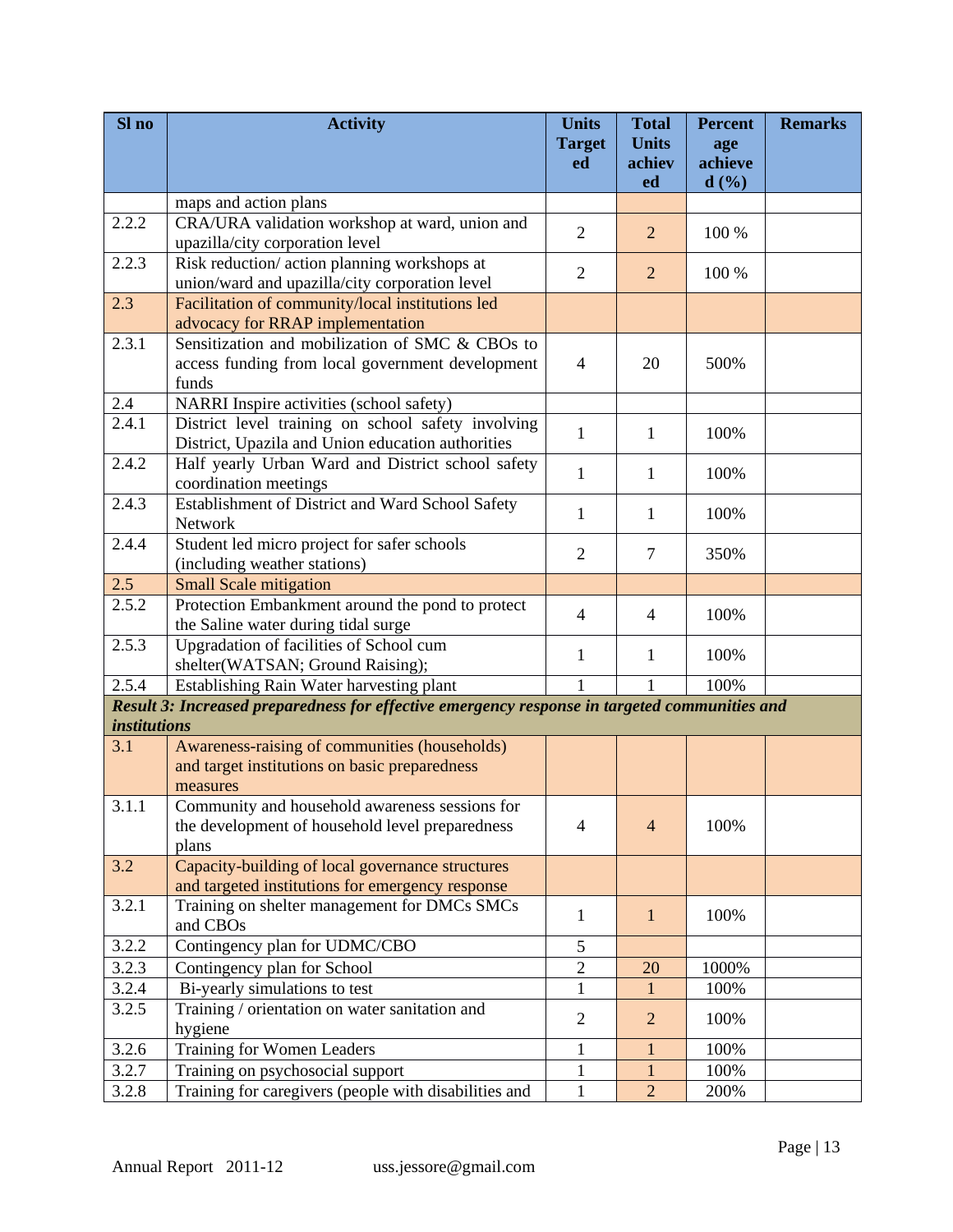| Sl no | <b>Activity</b><br><b>Target</b>                                                                                                      |  | <b>Total</b><br><b>Units</b><br>achiev<br>ed | <b>Percent</b><br>age<br>achieve<br>d(%) | <b>Remarks</b> |
|-------|---------------------------------------------------------------------------------------------------------------------------------------|--|----------------------------------------------|------------------------------------------|----------------|
|       | aging)                                                                                                                                |  |                                              |                                          |                |
| 3.2.9 | Identification, assessment and distribution of<br>assistive devices.                                                                  |  |                                              | 100%                                     |                |
|       | Result 4: Increased knowledge sharing enables a greater impact in risk reduction and strengthens a<br>culture of safety in Bangladesh |  |                                              |                                          |                |
| 4.2   | Engagement with media for wider dissemination                                                                                         |  |                                              |                                          |                |
| 4.2.1 | Mass awareness through FM radio, local cable<br>networks, electronic and print media                                                  |  | $\overline{2}$                               | 200%                                     |                |
|       |                                                                                                                                       |  |                                              |                                          |                |

#### **Case Study**

#### **We are capable to reduce the risk of disaster**

Dacope upazila is situated in the southern part of Bangladesh and partially surrounded by Sundarban Mangrove. *Shibsha Reflect Circle is capable to reduce the risk of disaster which is one of the CBO* 

*consisted with Aila affected people.* They lost everything during the devastating Aila Cyclone dated 25 May 2009. The community is under the union of Sutarkhali of Dacope Upazila and besides by the Sundarban and its look like a island as because surrounded by the rivers of Shibsha, Vodra, Sutarkhali and Pashur where the different types of hazards e.g. cyclone, river bank erosion, salinity, tidal surge etc are occurred frequently in every year. Disaster is the common phenomena of this union. Regarding this the people are very helpless especially the females are very vulnerable because of their lack of knowledge on rights as well as risk reduction strategy of disaster. To provide them best support on rights through

capacity building options, Climate Project LRP-37 of USS supported by AAB formed a Reflect Circle named Shipsha Reflect Circle which is located at Nalian Village, ward # 5 of Sutarkhali Union. This circle consists of 35 members who are all female. This is the women headed CBO. They sit together for two hours in a day except Friday. One facilitator facilitates them. Before Aila the members of Reflect Circle knew nothing about their rights and disaster and not sensitized. After her birth in April, 2011 the different things on rights i.e. early marriage, mother and child health, literacy, dowry, divorce, polygamy etc are discussed for sensitizing them. The Circle didn't know how to mitigate the risk of disaster. But after starting DIPECHO VI project from May 2011 through support bi-monthly meeting, Project introductory meeting at CBO level, Circle members aware the negative impact of disaster, how to mitigate the risk of disaster etc. After sensitizing on disaster risk reduction approach the all members (female) are decided to construct their office house and purchase early response materials like Torch light, Radio, Rain coat which will be used to emergency response.

After formation of Reflect Circle the members have to sit together in every day and participate in the bi-monthly meeting but they had no shed or house where they can execute their meetings. Regarding this issue the DIPECHO-VI project staff influenced to all the members to create fund for the office house. As such the local elite Afzal Master donated land for preparing the office house and the office house shed was prepared with the own fund of the reflect circle. To create this fund every member



contributed Tk. 600.00 as a whole Tk. 20000.00. The circle members gave extra labor to create this fund

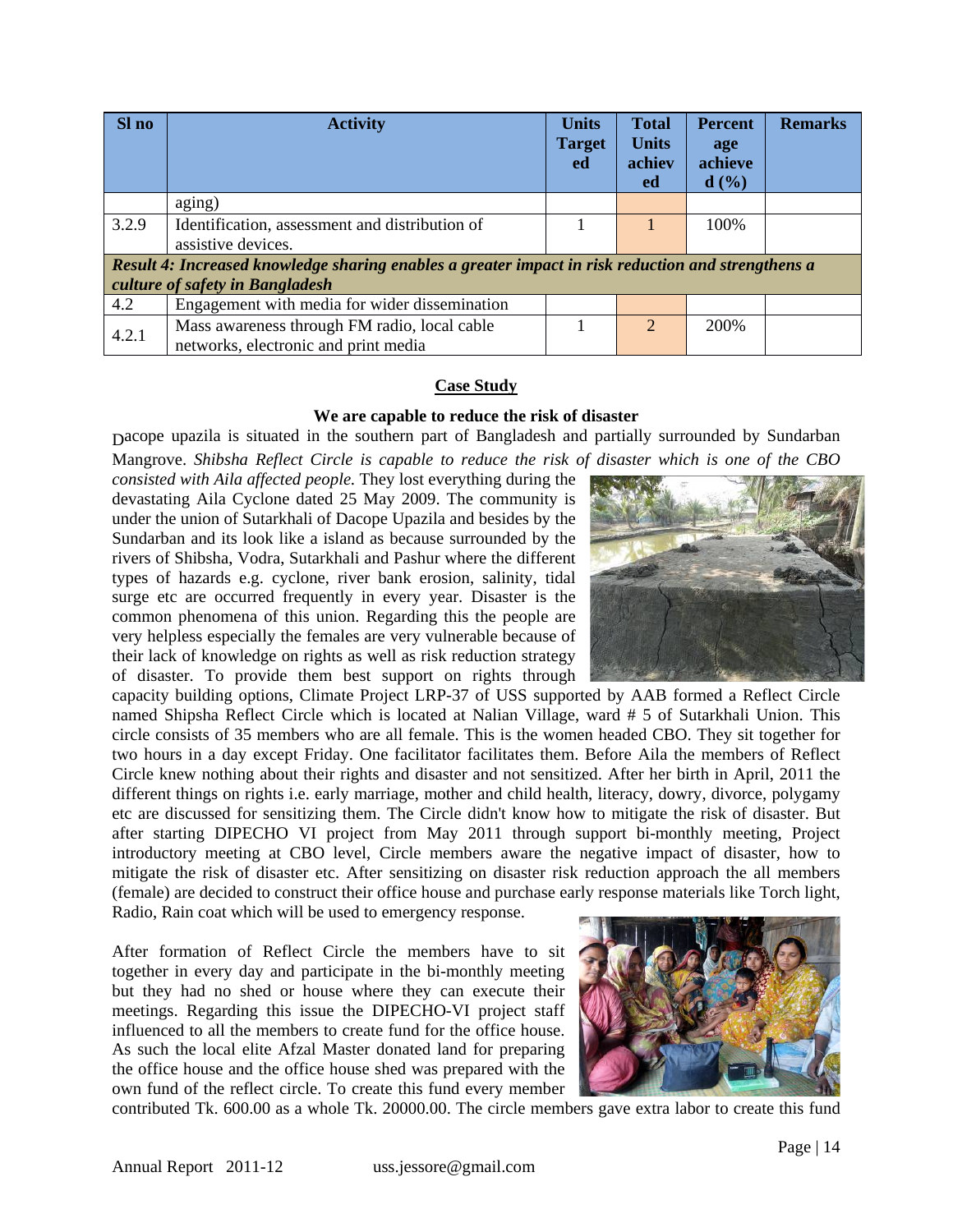as because all of the members are very poor. But yet the house fence is not completed due to lack of money. The circle members are hopeful to make fence within this month.

The president of the circle Taslima Begum said that we are not alone; we are a team so we don't fear the disaster. We are well known how to tackle the disaster. We like to give thanks to the Almighty so that Ulashi Sreejony Sangha and Action Aid is besides to us.

The circle has a plan to increase fund by monthly savings and to invest this fund in income generating activities so that it can defeated any disaster independently.

Raising Peoples Voice for Climate Justice undertaken by USS as leading NGO supported by Campaign for Sustainable Rural Livelihoods (CSRL).

Major program focus: Adoptive agriculture, climate justice, agrarian reform, awareness building. *Background*

Bangladesh is facing the climate change worse and for which they are not responsible. Concerning the issue with support of OXFAM GB we conducted advocacy and campaign for climate justice. The campaign was based on the memorandum submission and climate poverty hearing. Climate poverty hearing was consisted in regional and Climate Poverty Hearing. USS is working as leading NGO in this Beel Campaign Group.

The objectives of the campaign were as follows:

- i. To make a call to national government on issues of CC;
- ii. To raise peoples voice for sufficient planning and funding to encounter CC impacts;
- iii. To call forward to developed countries to ensure necessary funding for climate change preparedness; and
- iv. To support to a global call for carbon emission reduction, and the local issue was Beel Conserve.

#### **Activities of Beel Campaign Groups which are as follows:**

Lobby Meeting: 10 lobby meeting were organized with the parliament member of 5 districts to expose the local campaign issue based on agricultural development activities, sustainable development of rural livelihood, climate change issues, Beel conservation etc to the Govt. and influence the Govt. to take initiatives in these regards.

Innovative Demonstration: 8 innovative demonstrations were implemented for removing any defined problems by informing the policy maker, including the general people, supporting affected people to fulfill their rights during the campaign.

Rural Livelihood Fair: Four Rural Livelihood Fair were observed during the campaign in four Districts to aware the large number of agricultural based dependent people regarding climate change issues and climate adaptation.

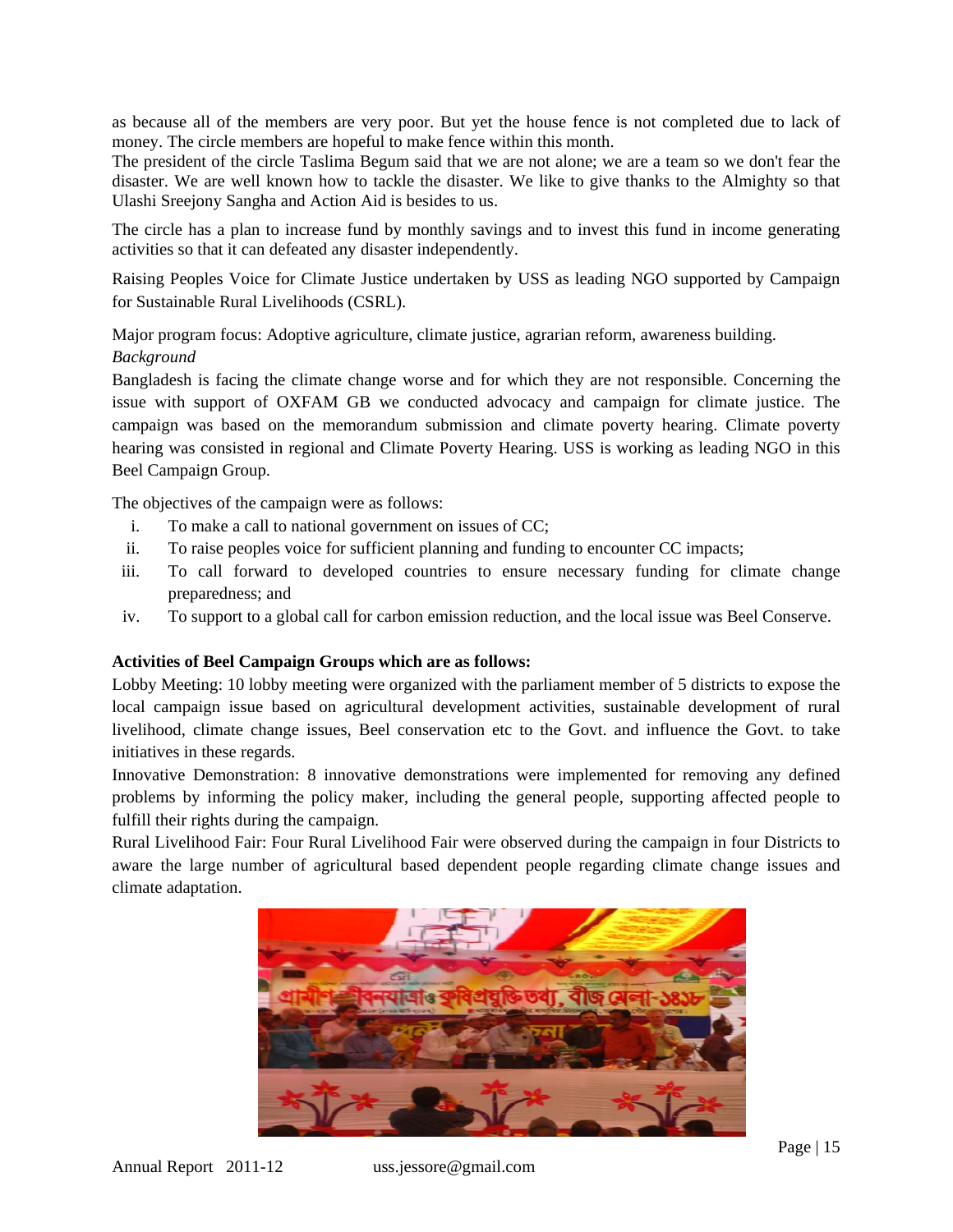## **District level roundtable/workshop:**

Roundtable meetings were arranged in three districts Narail, Natore and Chapainawabganj to visit the actual scenario of the Beel and to find out the probable solution of the raised problems with the active participation and opinion of local people in long term and to implement this by District and Upazilla level administration.

## **Media mobilization through producing newspaper reports:**

Media Mobilization works as an important medium of campaigning. Journalists observed the poorer condition of the Beels in their own eyes. They published in their newspaper about the misery of people around Beel area, how the water bodies are in the stage of death gradually by the land grabbers, how the environmental features and biodiversity are about to extinct.

#### **Beel Convention:**

Beel convention was held in Dhaka Aorthonoty Samity Auditorium on 07 April, 2012. Water Resource State Minister Mr. Mahabubur Rahman, Economist and President of PKSF Dr. Qazi Kholikuzzaman Ahmad, 5 MPs, Economists, education specialists, climate scientists, environment specialists, farmer, researchers, journalists and NGO representatives were the main resource persons of the convention. In Beel convention Water Resource State Minister Mr. Mahabubur Rahman assured that, govt. will take emergency and high necessary initiatives to protect the Beels, Haor and River.



#### **Impact:**

- Communication of Parliament Members with NGO representatives has improved and scope of work is being created by some extent as a result MPs are taking necessary steps to fulfill the local demands regarding Beel and River safety.
- As promised by the honorable MP of Natore-3, Mr. Junaed Ahmed Polok, draft Beel Saving Law-2012 is going to be proposed as a bill in Parliament due to the Beel Convention.
- By Media Mobilization, the journalists have experienced the bad condition of the Beels in figure. They also realize the misery and desolation of the people living around the Beels and the natural characteristics of the Beel, how the biodiversity is diminishing and how the Beels are being illegally possessed by the influential people of the society.
- A relation is created between the farmers and researchers, policy makers through the Rural Agriculture Fair.
- In the stall the farmers got new hope with the assurance that vermin compost can be used as a insect killer. Specially, Bishkathali, Vatibot, Nimpata, white ash of fire place are also effective and environment friendly.

Poverty Reduction by Increasing the Competitiveness of Enterprise (PRICE) Project undertaken by USS supported by USAID. Project is being implemented in Jhikorgacha, Jessore.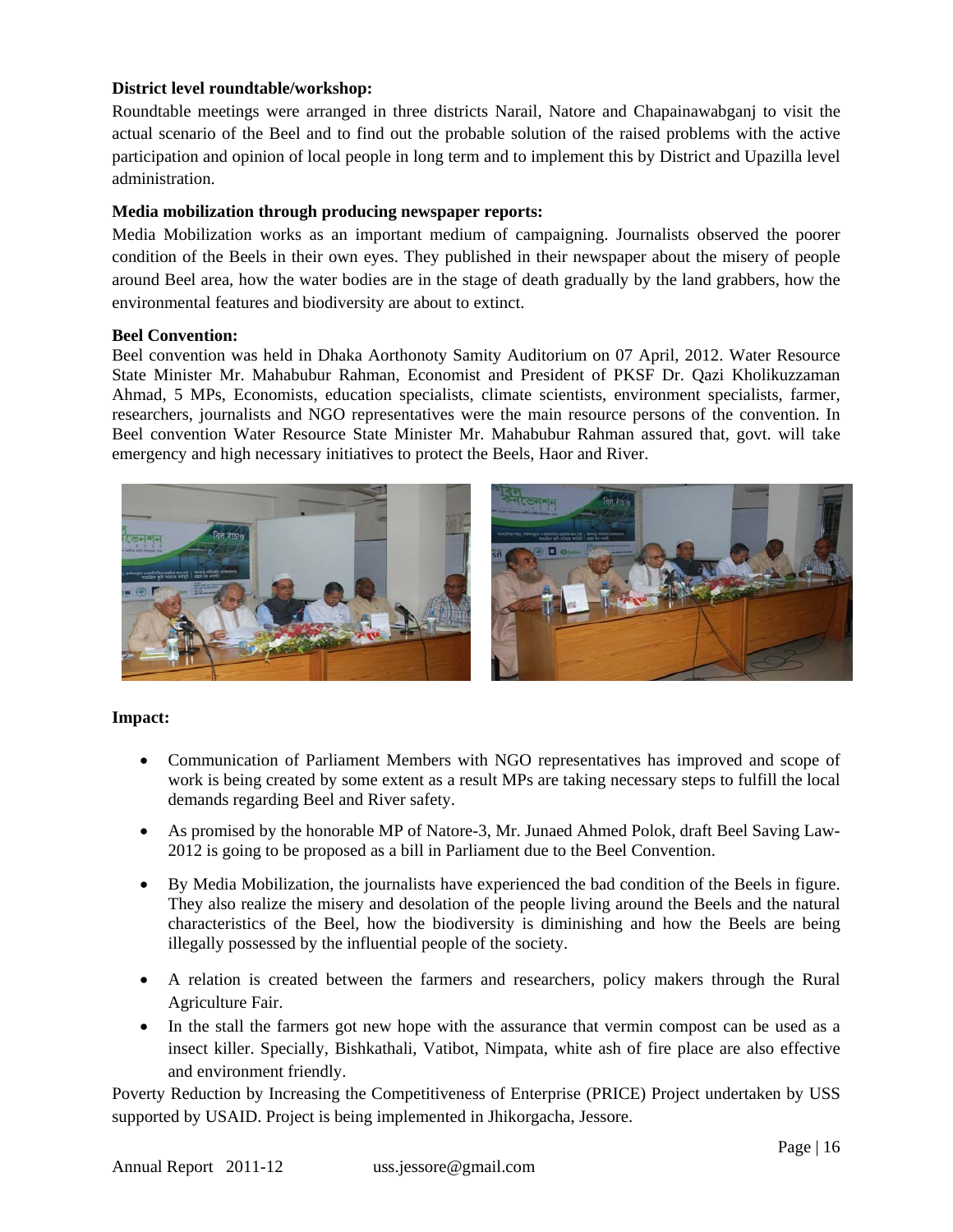Major program focus: Training on potato & egg plant cultivation for farmers based on modern technology and business purpose.

# **Background**

Farmers are poor and they are sufferings various constraints like inadequate skill and less technical knowledge of improved management of egg plant and potato cultivation, high prevalence of pest and disease attack on egg plant and potato, farmers possess minimum skill for pest and disease management, limited access to quality inputs, less access to the market information, having no idea about contact farming, poor understanding on fruit maturity, proper harvesting and post harvest technique, having less information about marketing linkages and fair price, lack of access to formal credit facilities, unsafe and hazardous use of pesticide that is poisoning threat to health and environment, inadequate and poor storage facilities, inadequate institutional support from government and non- government organization.

Addressing the above constraints USAID funded PRICE project entered in to partnership with Krishak Bandhab Karmasuchi (KBK). The project came in to active role October-2010 dealing with technical constraints of Krishak Bandhab Karmasuchi (KBK) and 450 (150+300) egg plant and potato contact farmers for enhancing their skill and knowledge through training and providing field based hands- on technical support to the farmers and establishing linkage with different input suppliers. From the very beginning of the project Krishak Bandhab Karmasuchi (KBK) was sorted out the constraints by a survey and listed the priorities of activities. Accordingly Krishak Bandhab Karmasuchi (KBK) responses to the farmers demands. As a result Krishak Bandhab Karmasuchi (KBK) some extent was able to meet the requirement of inputs like quality seeds, inorganic and organic fertilizer, hands on technologies to the farmers for better production of potato and egg plant.

## **Objectives**

To increased the production of potato and egg plant by application of modern farming technologies such as sterilization of soil, use of quality seeds, reliable seed sources, new variety, preparation of organic manure (compost/ quick compost/ farm yard manure), germination and purity test of seeds, preparation ideal seed beds, seed treatment, management of seed bed, grafting of egg plant seedling, strengthened IPM practice, use of pheromone trap, less use of pesticide, soil management, water management, fertilizer management, pest and disease management, pre and post harvest management.

| <b>Refresher</b><br><b>Training On</b> | <b>Date</b>             | No. Of<br><b>Farmer</b> | Woman | Man |
|----------------------------------------|-------------------------|-------------------------|-------|-----|
| <b>Potato</b>                          | Sep. 2011-              | 300                     | 77    | 223 |
| <b>Cultivation</b>                     | Dec. 2011               |                         |       |     |
| Egg plant                              | <b>March - May 2012</b> | 150                     | Q     | 141 |

The following activities were done during July, 2011 - June, 2012.

- Conducted meeting with Krishak Bandhab Karmasuchi (KBK) officials for up grading field information.
- Worked at farmer's field of egg plant and potato seed plantation, inorganic and organic fertilizer use, pest and disease management, irrigation, mulching, earthling up, top dressing etc.
- Participating in sharing meeting with contact and neighbor farmer, Field supervisors and KBK officials to knowing their field's problems guided them with proper solutions.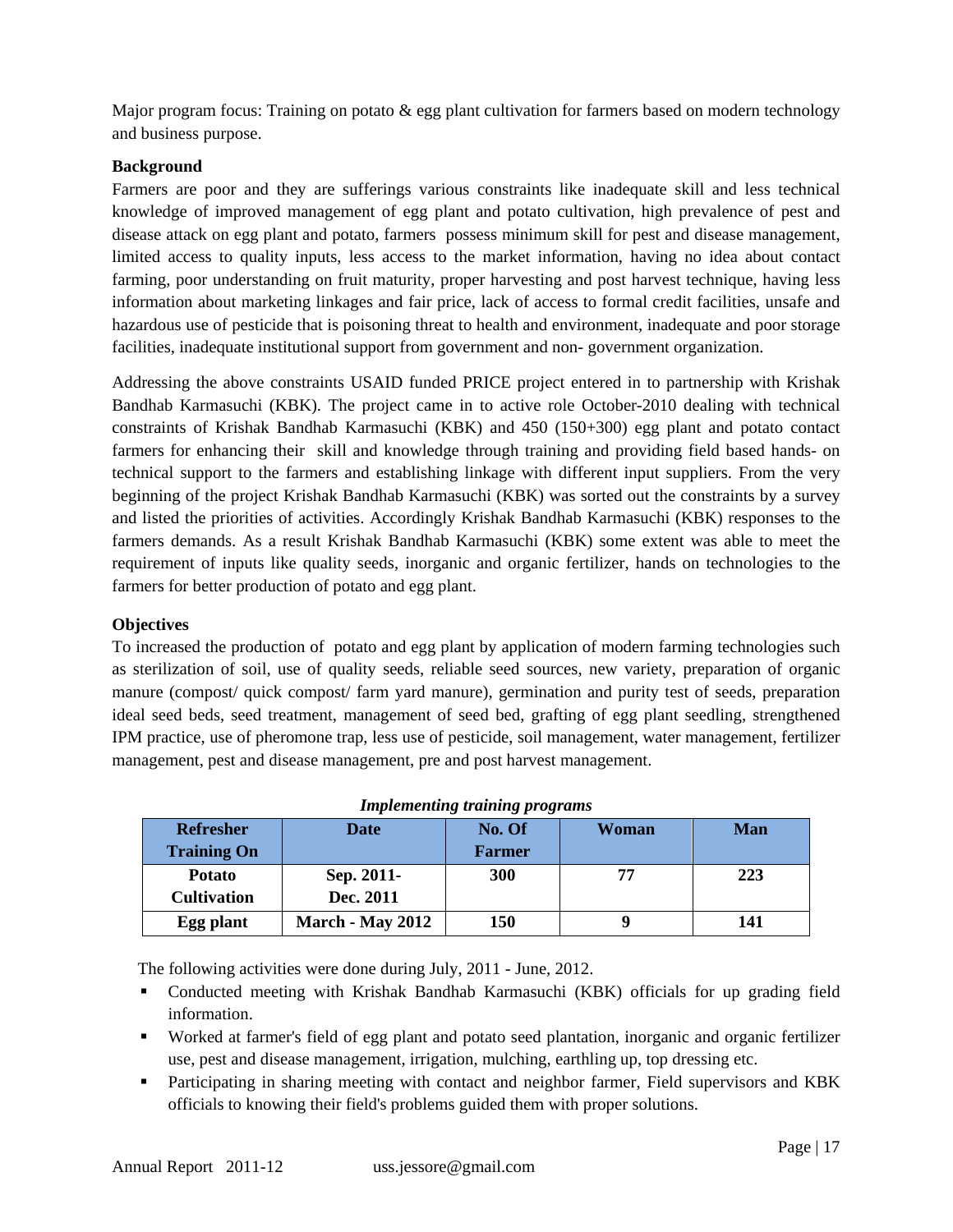- **•** Demonstrated with possible solutions in presents Field supervisors at the farmer's fields.
- Visited contact and neighbor farmer's field, identify field problems given their possible solutions and followed up given suggestion.
- **•** Demonstrated different technologies such as land selection, land preparation, sprouting potato seed, seed cutting, seed treatment, sowing method, earthling up, top dressing, irrigation etc.
- Demonstrated post harvest care such as sorting, grading and packaging of Egg plant for marketing and transportation.

Supporting Household Activities for Hygiene Assets and Revenue (SHAHAR) IFSP Project, undertaken by USS, supported by CARE- Bangladesh and USAID. Project is being implemented in Jessore Pauroshava.

Major program focus: Institutional strengthening, Community mobilization, Maternal Health, Nutrition, women empowerment, neonatal health, child health.

## **Objective:**

- 1. Protect and promote house hold income and community resource and assets.
- 2. Improved hygiene and maternal child care practices of vulnerable groups.
- 3. Create affective and sustainable institutional mechanism.

## **Activities:**

- Community mobilization and institutional strengthening
- Health hygiene and nutrition
- Urban infrastructure
- Income generating activities

## **The following activities were done during July, 2011 - June, 2012:**

## **Training:**

Training has been given to the 50 female IGA group leaders for skill development in group management. Office management training has been given to the project staff.

## **Workshop on Gender:**

A workshop has been conducted with 50 female members in the presence of President of Bangladesh Mahila Parishad, Jessore.

## **Day Observance:**

Observed Victory Day, International Mother Language Day and World Environment Day with the community people.

## **Income Generating Activity:**

In the last year 292 members were engaged in IGA in shari business, fire wood business and garments, vegetable shop trade etc.

## **Micro Credit and Development Program:**

From 2000 AD, USS has started the micro credit functions for the under privileged and deprived women of the society. Through the microcredit support the marginalized poor and hardcore poor people especially women used for handicrafts, small business like shari, garments, vegetables curry business etc. Through the support the deprived women are self dependent and use money for IGA purpose.

## **Activities:**

a. To increase the social awareness of the members